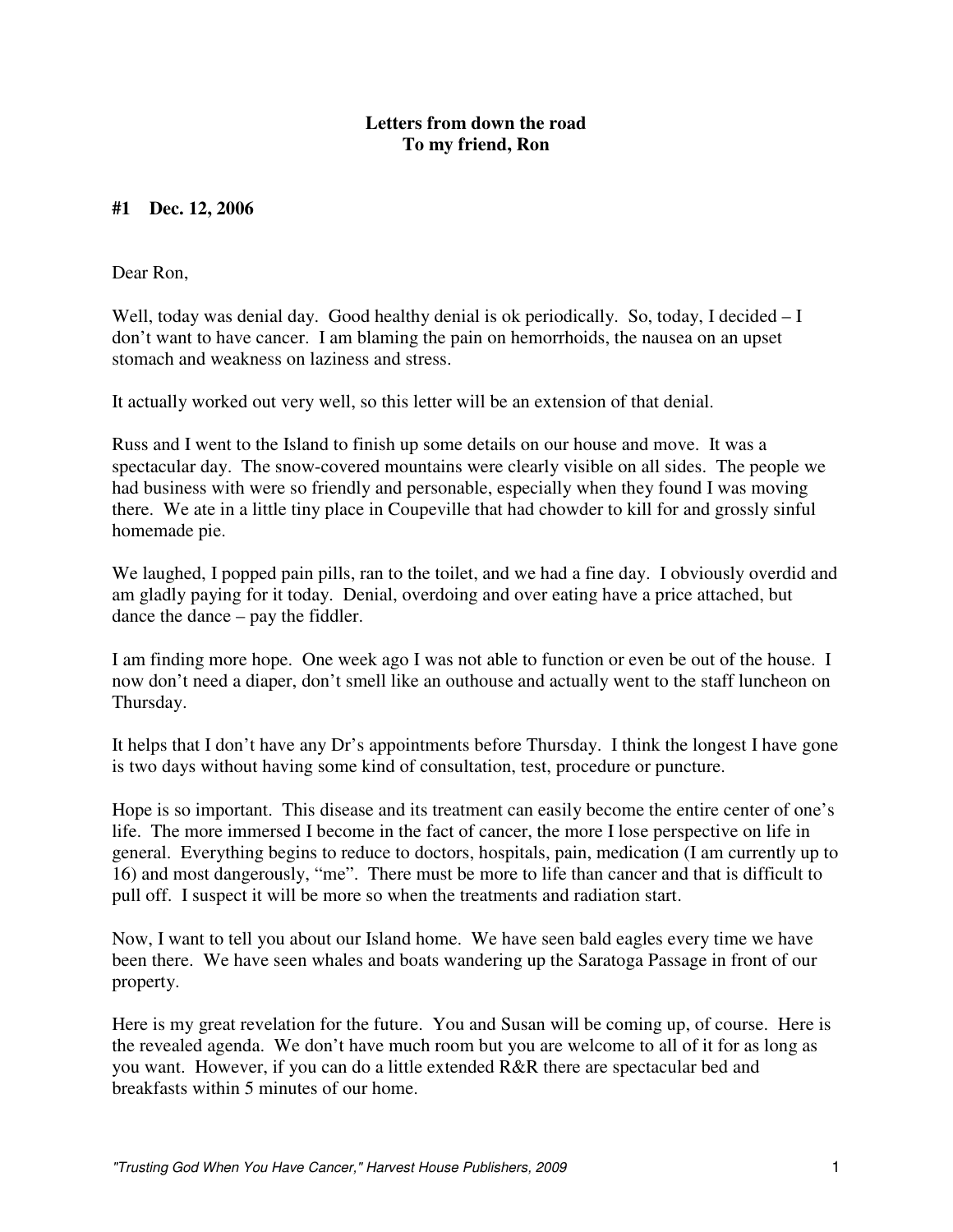#### Plan A:

We join you for a sumptuous breakfast at the B&B and then hang out. Visit around the island, go to our home and … hang out. Eat dinner and …hang out. Walk on the beach. Play some music or games or talk in the evening, watch a ball game and …hang out. (Are you seeing a pattern here?) You and your bride back to your beautiful suite for a peaceful night's rest. This can be repeated with innumerable variations, ad infinitum.

#### Plan B… or A2:

 At any moment of any day or activity you and/or Susan can return to our house or the B&B to crash. Or, Barb and Susan can hit the consignment and antique stores that populate every mile of the island. You and I, of course can hang out, commiserate, whine, make enormous Kingdom plans and solve the great unsolvable theological and ecclesiastical problems facing our planet while we drink coffee and watch whales and boats from my deck.

I don't know when, but it must happen and soon! It must not become filed in the "I sure wish we had" category.

Now, don't you agree that anyone who would turn down something like that has more wrong than mere cancer and will need more than chemo and radiation to cure them?

This weekend we are moving to the island. The family is here  $-$  it is an overall madhouse from which Buddy, my faithful beagle, and I escape every few hours for a sanity check.

I sure love you, Ron. We will make it through this. You are in my constant prayers and concern. My love to Susan.

Your Friend, down the road, but not far.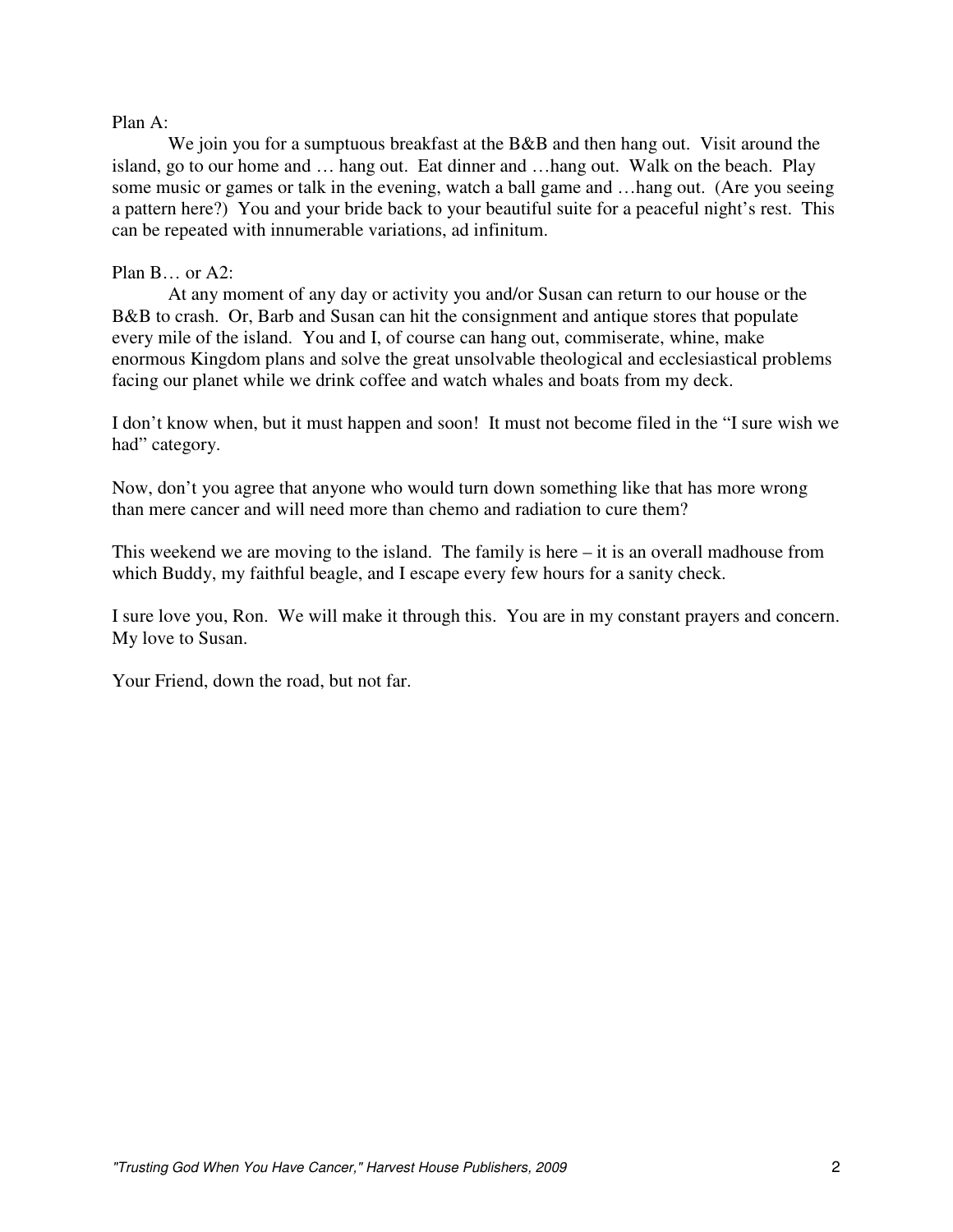# **#2 Dec. 20, 2006**

Dear Ron,

This does not qualify as a letter, just a note.

Chemo slammed me for 4 days. I am now beginning to recognize the planet again. It is Thursday before Christmas. My goal is to make one of the services Sunday and enjoy the family who are coming in on Monday.

Lots to tell you, but can't right now. I will write after Christmas and fill in all the blanks. (Well, some of the blanks, you don't what all of them filled in.)

Love and prayers.

Your Friend, down the road, but not far.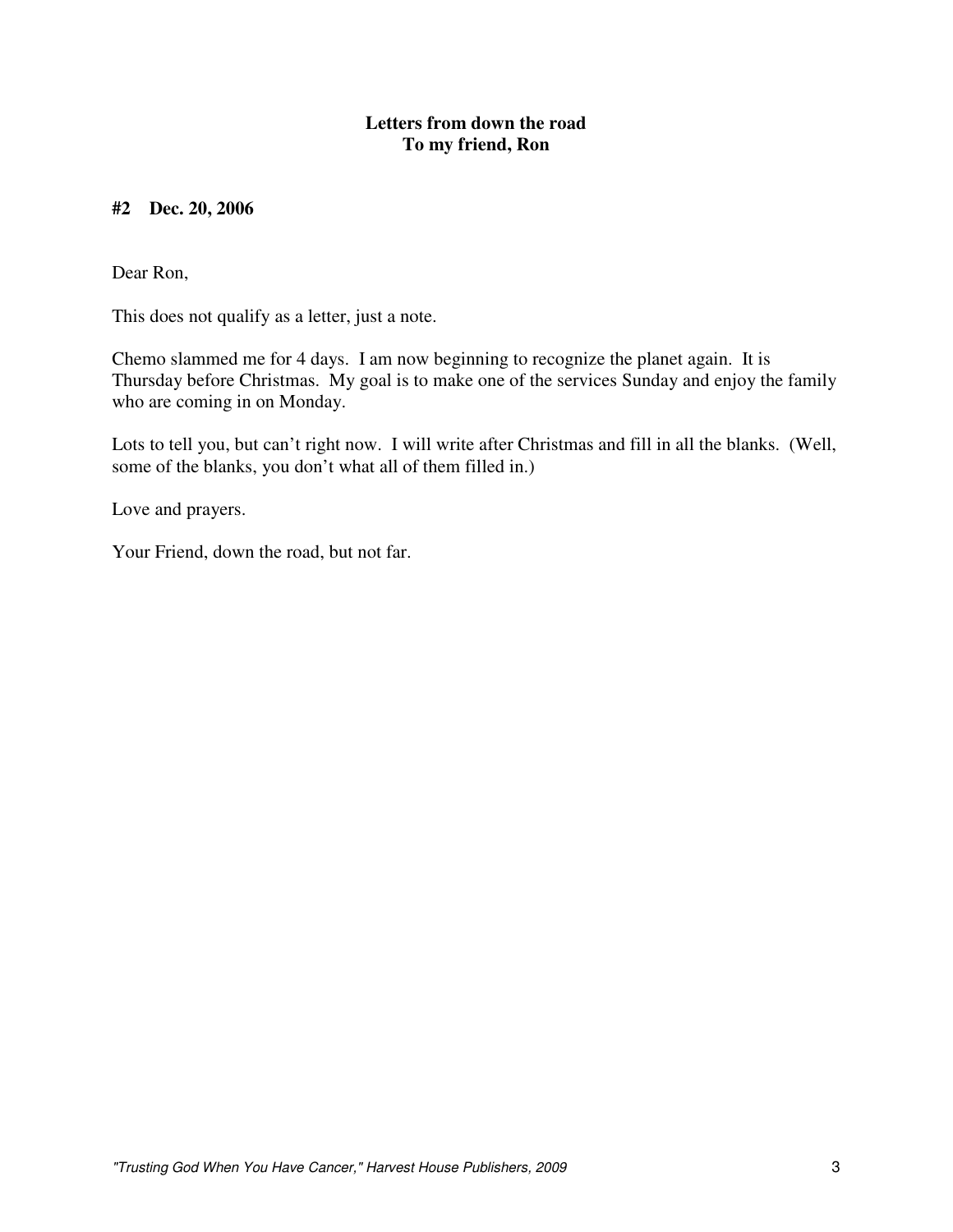# **#3 Dec. 28-30, 2006**

Dear Ron,

Well, Christmas is about done. What a great time! The Jamies are here until Sunday. Meg and Sundar until Sat.

I was so excited to make it to the Christmas Eve service Sunday. As I mentioned, it was one of my major goals. I felt like I was in solitary confinement. I hadn't been to the church in almost 2 months. Everyone acted like they were happy to see me. I know I was sure thrilled to see them. I only had to get up and leave once, which was a medium sized miracle in itself.

I am in my second chemo session now. Sure is nice to know the drill a little better. Not so much anxiety as before. I am getting a little more used to the term "cancer". It still has an element of unreality, though.

I wish I could convey accurately the sense of deep peace and gratitude I have. It seems incongruous, but this whole transition would not have happened without the cancer diagnosis. By that I mean, timing. Had it come before our decision to sell and move to the island, we never would have done it and therefore, without my ability to travel, would have been trapped in a lifestyle we could not support and a house we could not handle.

The diagnosis caused us to back out of the original property we had made an offer on, it would not work now. Within 6 days of that decision we had sold the house and bought this one. This is the home and the style of living (I'm a small town hill-boy at heart and roots) we have dreamed of all our life. We didn't know it until we got here. And the route we were led to get here was a life we had always dreamed of and didn't know till we got there. Perhaps when He says, "I go to prepare a place for you", it is not only intended for heaven.

At times, in the middle of the aches and pain, the exhaustion and frustrations, I find myself almost overwhelmed with gratitude and love for God and deluged in His love for me. I can't tell you all the remarkable ways I have been able to encourage, bring some joy, have a prayer and a laugh with complete strangers since coming to the Island. It is a remarkable experience to say the least.

When we are together I will tell you more about the family, my boys, the wives, Christi, Dan and, praise God, Carmen. The holidays were beyond anything anyone of us could have imagined. Our hearts and lives were bonded deeper than we could ever have thought possible. "Family" for us is a dynamic unfolding reality mostly set in motion by "Daddy having cancer" and "the folks moving to Greenbank".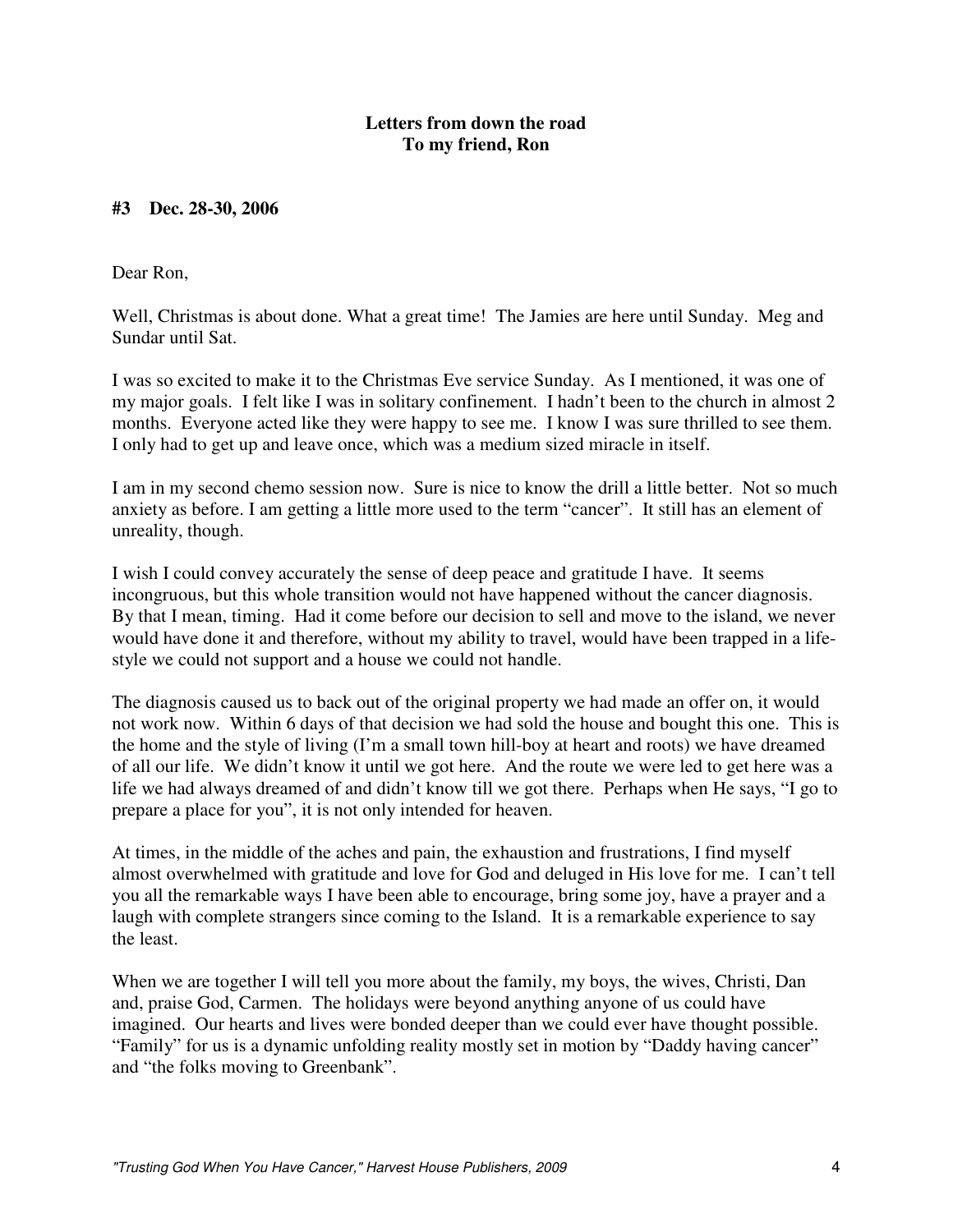Chemo went well today. I finished early and so far am doing good. The Dr. gave me some meds to help some of the violent reaction I had last time and so far they seem to be working.

I think of you many times a day and use that as an occasion to pray and appreciate you and Susan, and just be with you for a minute.

I love you both and will call after we make it successfully into 2007. Please call me at anytime.

From down the road, but not far;

Your Brother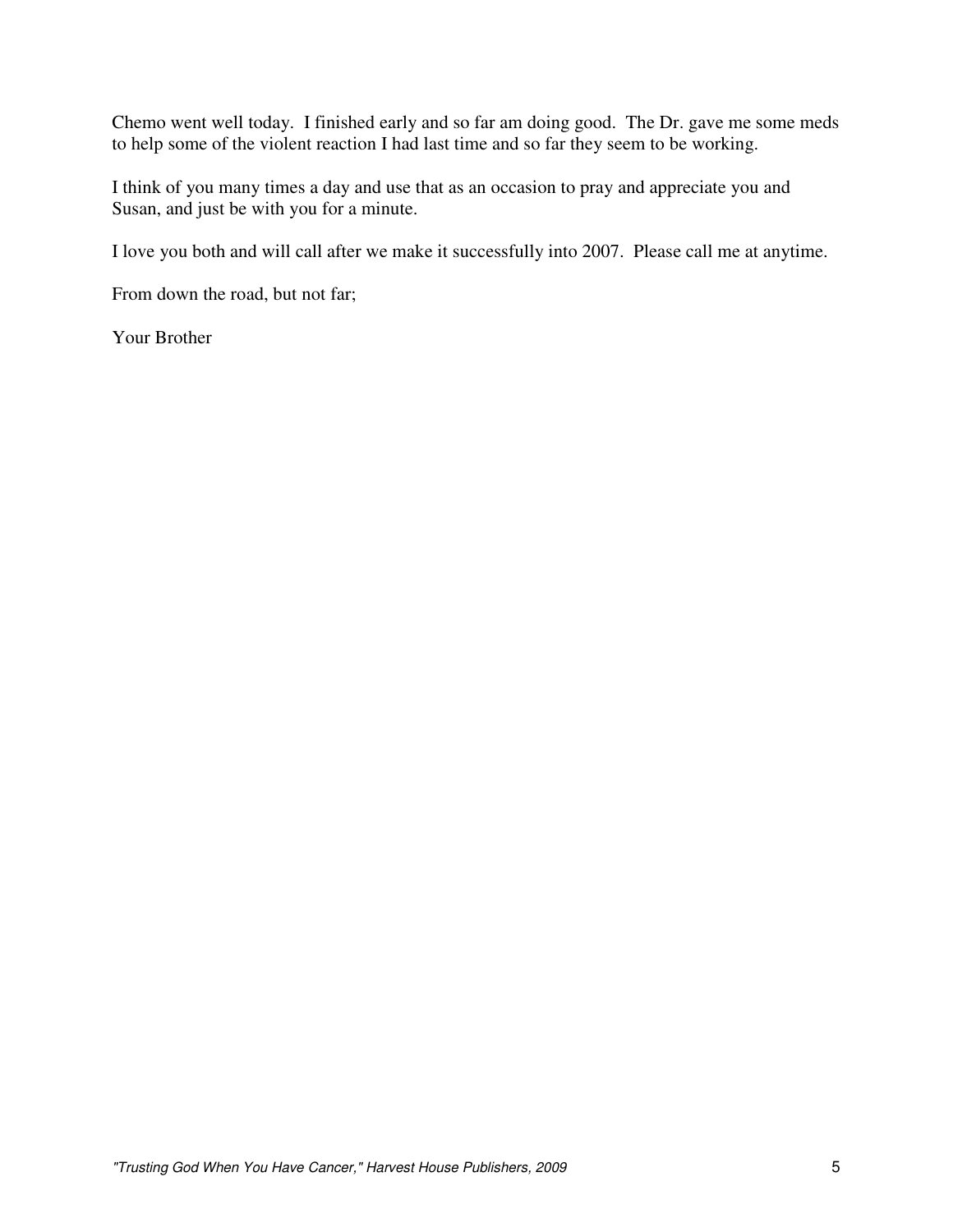# **#4 January 5, 2007**

Dear Ron,

So glad you called. I didn't want to bother your holidays by calling myself—but really wanted to talk with you. It was very timely. I have been sick since Sunday afternoon (chemo was on Thursday). It was delayed by some dope they gave me this time, but it finally caught me. The post-surgical inflammation has been very stubborn and is set off by the chemo each time. Incredibly painful. (The hot poker routine). I am taking hydro morphine to try to control it. Sure helps. Anyway, your call was a wonderful oasis.

I was very disappointed to not get to the services this past weekend. I started feeling bad late Saturday night. I thought I might try to go anyway but I'm sure glad I didn't. With me, the bottom just suddenly drops out. No easing into it, just bad, then crash! I'm learning.

I miss being with the church. *Being* the church is wonderful, and being *with* the church is essential and life-sustaining. The "one and the many" philosophical demand and Christianity fulfills it while no other religious system does.

I am glad your treatments have started. Let's get these things killed off! They told me the sicker I got, the better it's working. In other words, the worse you feel the better it is. So far, mine is working great… I am learning that it can be "going good" but I can be "feeling lousy". A good answer when people ask.

I'm doing my personal study in Hebrews right now. Sure hope we get a chance to talk about some of it when we're together. Do you think Milchizadek was a pre-incarnational appearance of the second person of the Trinity? It occurred to me that it is we humans that would need a mediator high priest to fulfill our end of the covenant. This would then be God establishing it in human dimension, but with eternal foundation – thus, "the lamb slain from the foundations of the world". Just a thought but a good one, I think.

Our home is really coming together and the more it does, the more we love it. We are able to arrange and furnish it exactly as we want. Pure fun. I bought a little electric generator the other day. We've had 2 power outages since arriving. One for 3 days, the other for 10 hours. Enter – generator. My pioneering days are over.

I am so excited about coming down for a weekend. If I haven't set a date with this mailing, I will right away. You, Susan, the staff and church family are so much a part of my life. You really are my second home church and you my pastor. I would never want to impose into your church or personal schedule, but am confident you will say "no" whenever you need to (or want to). If I am sure of that, I will feel free to suggest.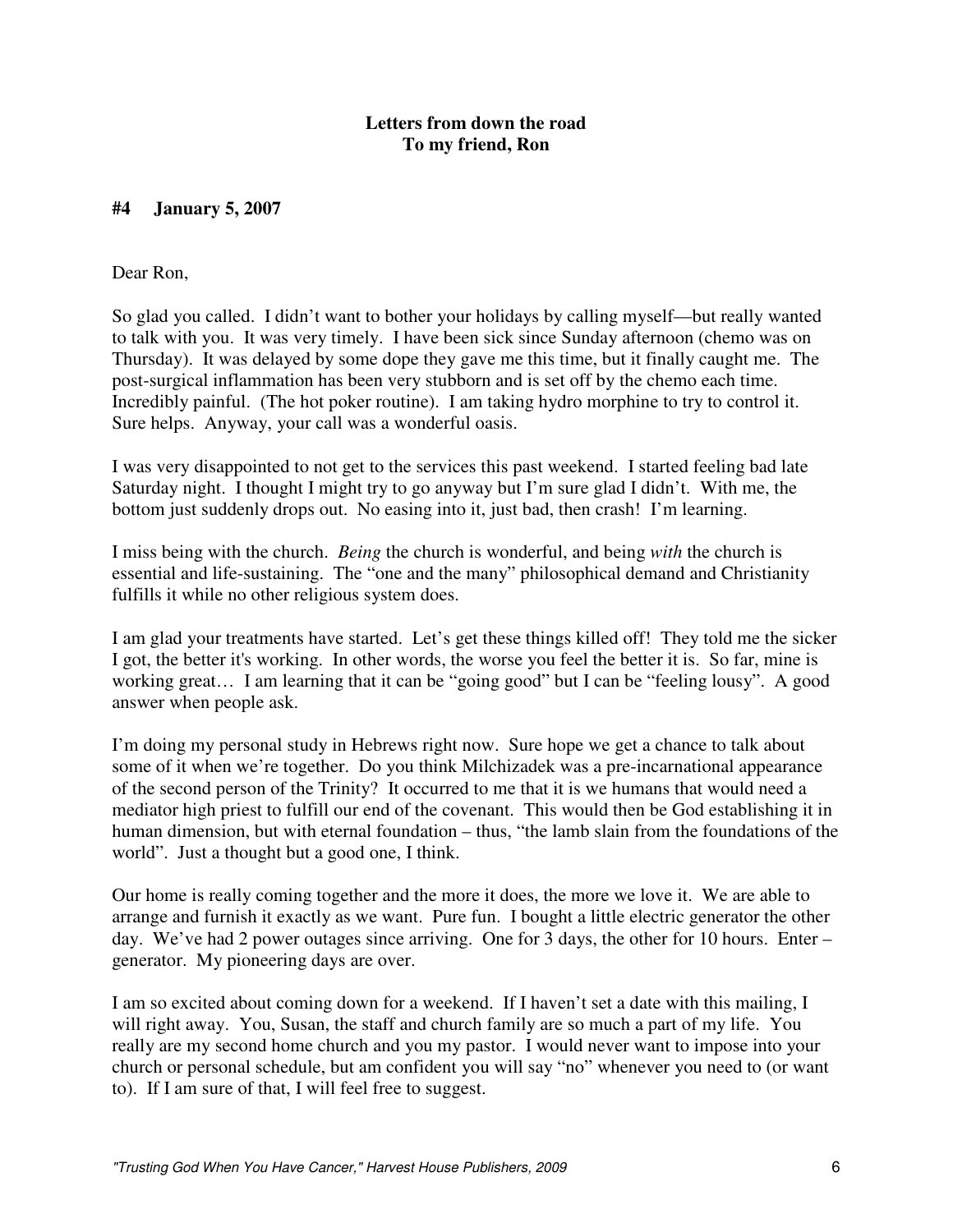I am sorry about the first class flying thing but at this point I really can't do anything else. If that's a hardship I'll wait awhile.

I have made a commitment to laughter, as I mentioned. A really good decision. First, laughter feels good and is a healer. But a side benefit is when people find out, they send me humorous stories, jokes, cards, etc. I am sending you a copy of this one I got from Tony Maupin. I think it's classic!

Well… enough.

You are being prayed for, thought of and given thanks for constantly by this old man.....

Your friend and brother From down the road, but not far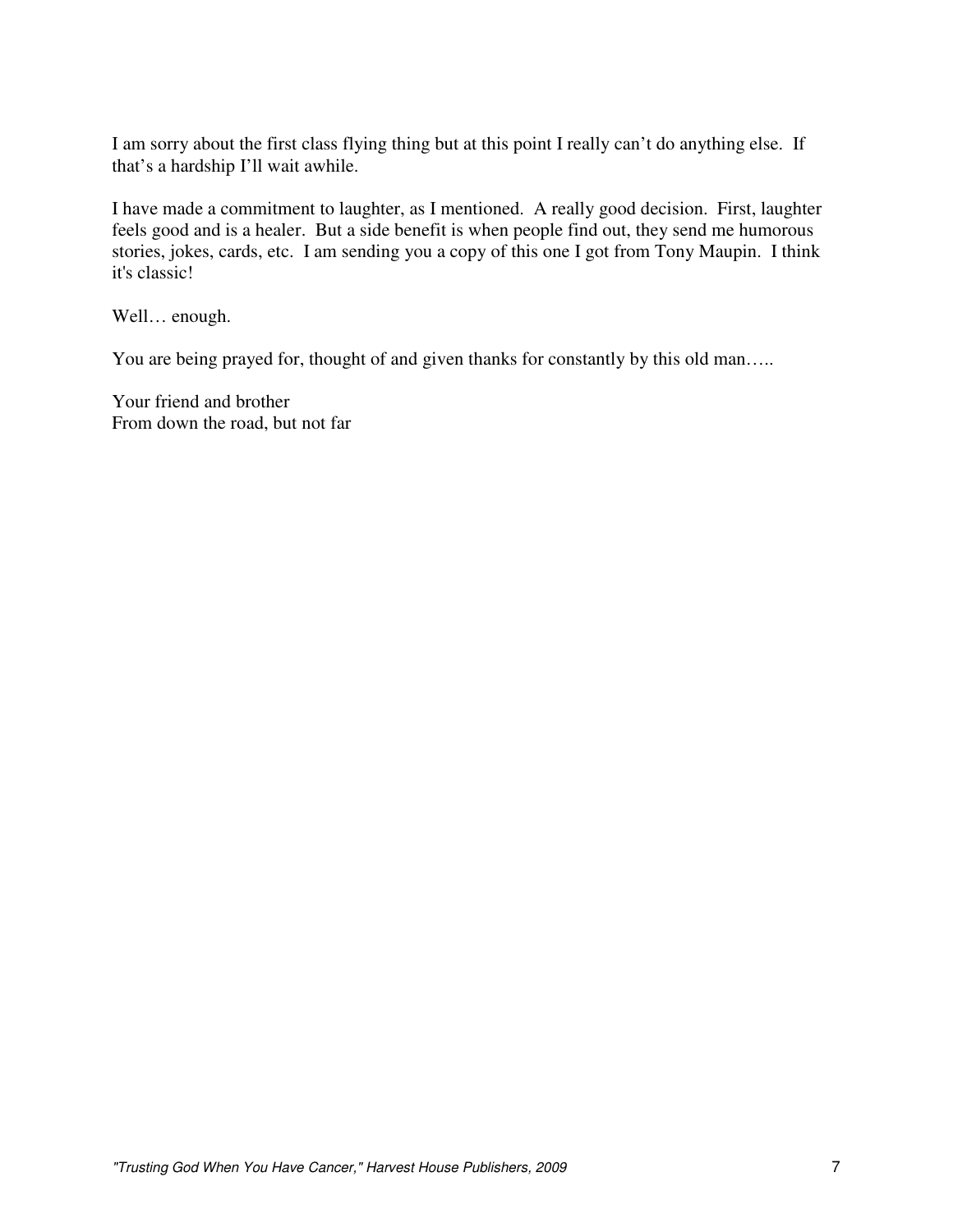# **#5 January 16, 2007**

#### Dear Ron,

Speed bumps are quite common on this road. I've just hit another one. Had to cancel my chemo this week. I have had a lot of severe pain in my lower back, hip and lower bowels. They did another cat scan and found some troubling stuff. They are not sure if it's cancer or a severe infection. They are treating it with antibiotics in hope that it will respond. One lymph node was quite enlarged as well, but I'm praying that it is because of fighting the infection. If I'm better they will resume chemo next Monday, but I guess the radiation is in doubt at this point. They have given me more dope to handle the pain.

I am encouraged this morning, however. I think the antibiotics are starting to kick in. If that is true then it is likely not cancer, but the infection that we are battling. I had a pretty good night's sleep. At one point, 4 hrs. straight. I actually had a few minutes without pain, then, wouldn't you know it, I couldn't stay awake to enjoy it.

They also found some spots on my lungs. We think it's scarring from some problems I had a few years ago. I'll know more on Friday when I have another appointment with the surgeon.

OK, nuff of that!!

The last two weekends we had a big bash around the playoffs – Seahawks. Everyone says we lost to Chicago, actually we lost to stupid. Crazy play calling in the last two minutes. The coaches had my phone number but didn't call to get my advice – so, we lost.

The whole family will be here for the Superbowl. Meg and Sundar will be out for about six days – the Jamies have moved to Tacoma and will be here. Of course, Dan and Christi and Russ will be here as well. We do parties really well!

Sundar has taken a position in Winchester, VA. He will be setting up and directing a memory clinic (his specialty) in a private neuro-psych clinic. In two years he will have the option to buy in as a partner if he chooses to. Meg has a wonderful position as an occupational therapist in a recovery facility there as well. The Lord has really opened a wonderful door for them. We are excited. He will start in July when his fellowship at UVA is finished.

The Jamies have moved to Tacoma in preparation to go as a couple for two terms in the Peace Corps. Probably to Africa. He is finishing a final term at the UW. She has a great job as a physical therapist in a facility there until they are ready to leave. We are so excited for their good choices.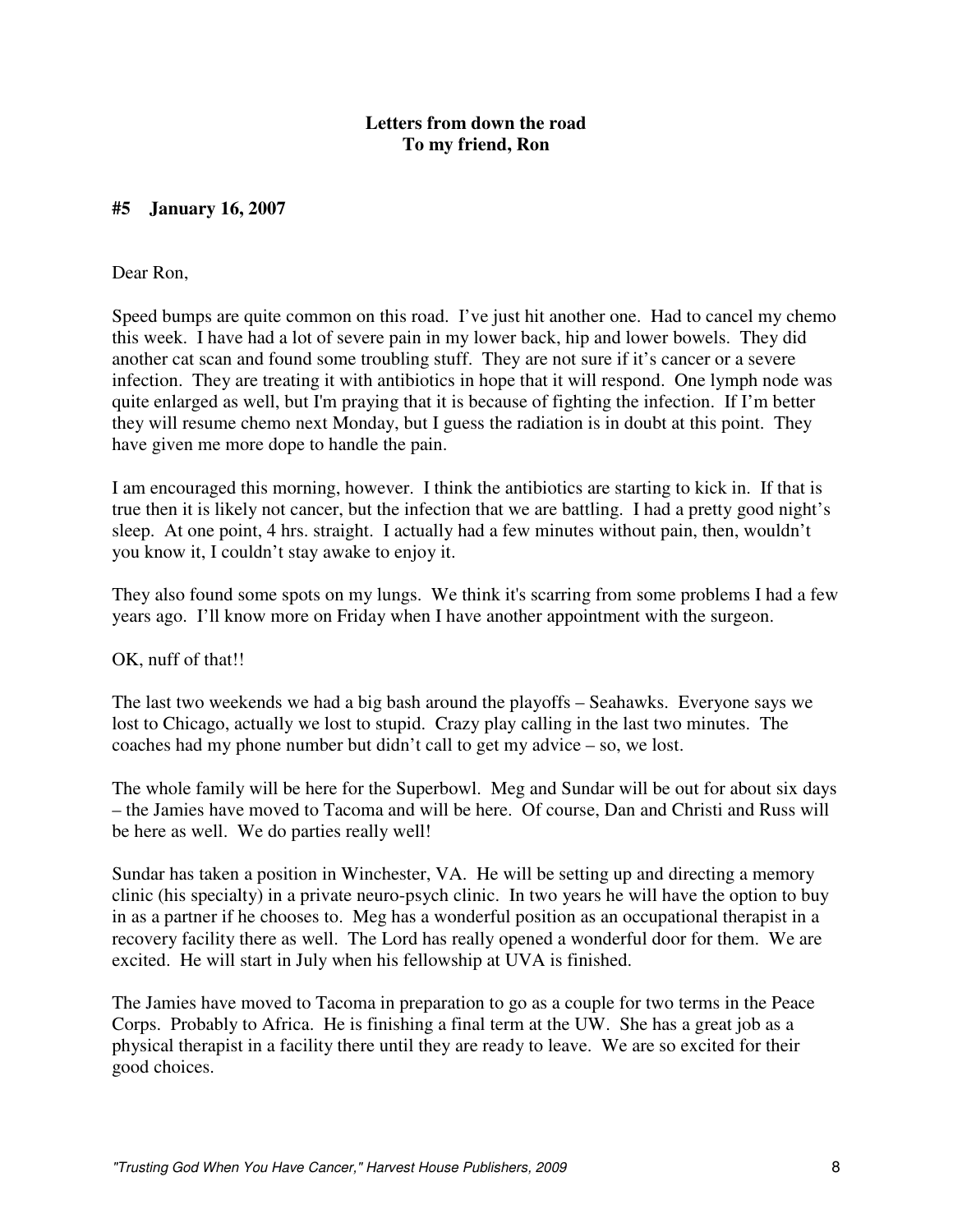I taught my class at the School of Ministry last Thursday. It was one of my major goals to be there for the first night of our new term. It was great to see the students. I think I actually made sense part of the time. This term I am teaching the relationship>identity>vision....stuff that I did with you. I'm filling it out for the class and exploring how to create an environment that encourages this dynamic and then how, as leaders, we identify each phase and its development to the congregation. I'd like to talk to you more about some of the content.

It is sure easy to lapse into a lethargic mode. I mentioned to Barb, my good days now are days I would have called in sick before. I really need to stay productive in some way. It's easy to lay around, count the hours to the next shot of dope and start getting catastrophic about every new ache and pain.

It is wonderful the way the Lord seems to always provide a productive option for me. If I choose to take it, he gives me the strength to go there. We really do find what we look for. There is plenty to be afraid about and plenty of people to join me in the fear. When I go there, the fear items multiply right before my eyes. But the same is true of the positive and incredible benefits that are part of my life right now.

Well, this needs to stop for this time. Just an aside, you asked about hair loss...mine is starting to thin out a little. Be interesting to see where it stops – or if it does. I am gathering a collection of favorite hats. My family assured me Sunday that they would love me bald…We'll see.

You are never far from my thoughts. Praying for you is a continuous, habitual part of my days. Thank you for your friendship, prayer and support.

Please give my love to Susan. I pray for her as well -- always. Her assignment as supporter and caregiver is huge. Plus it's added to everything else she does. Our wives are quite remarkable. We done good!!

From down the road, but not far,

Your brother and friend,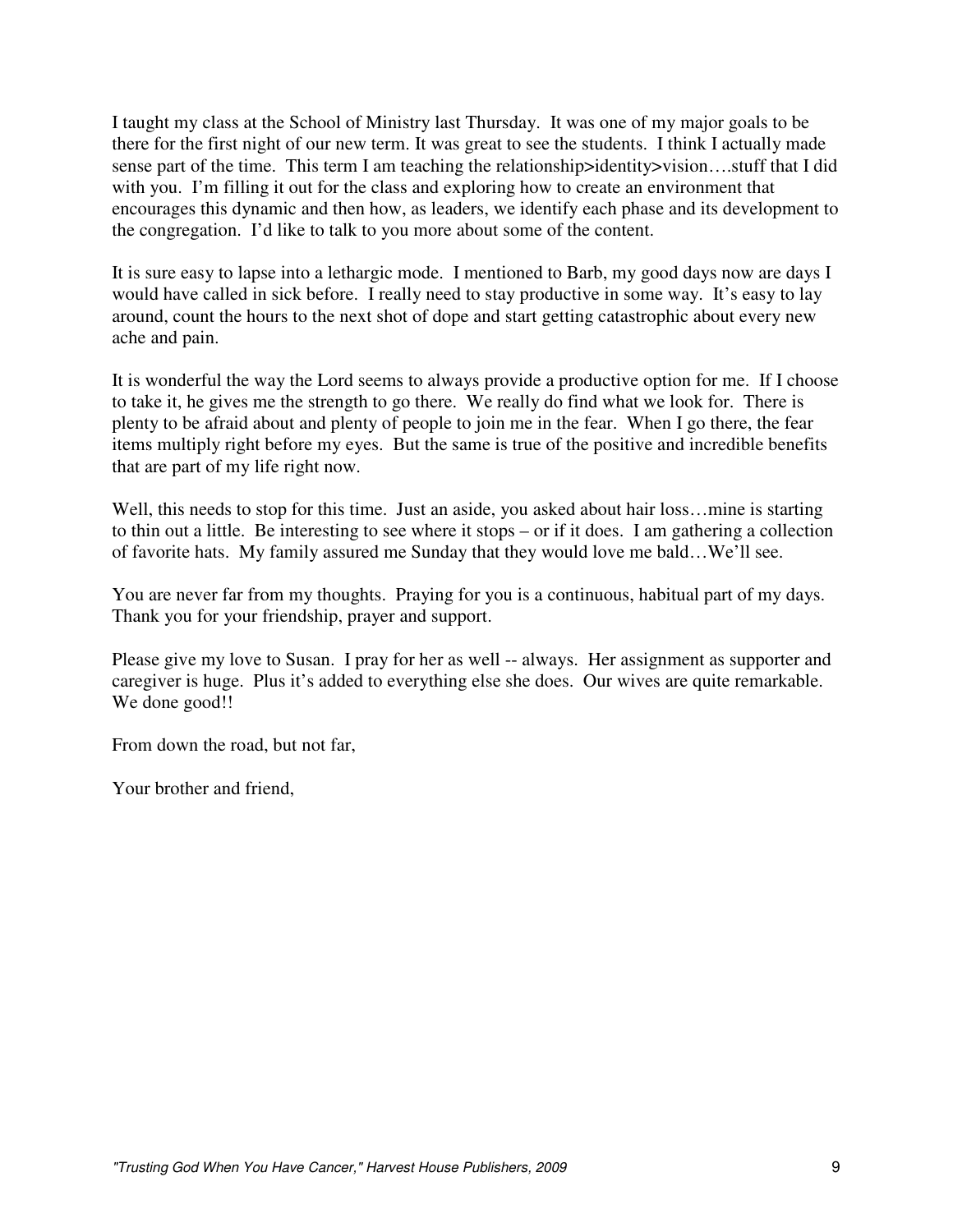# **#6 January 22, 2007**

#### Hi Ron,

I am writing from my poison cell. They call it a chemotherapy suite, but I have my own semantic. Isn't it amazing that poison can cure when rightly focused? It's death to death-dealing renegade cells and releases life to the healthy ones. Sort of the way the Holy Spirit handles sin in our system. Come to think of it, His treatments are not always pleasant but they always destroy the toxic and release life.

When Barb and I got the mixed, but mostly frightening report from the surgeon last Friday, we were stunned. None of the options seemed good. It had been a very long day and a draining one. I left her for a few minutes after the session. As I was returning to meet her at the truck a thought was powerfully impressed on me. It's almost cliché, but it became very definitive for both of us. "Get on with LIFE!" Don't mope about the future, get on with life. I told her I had made an executive decision – to just get on with life. It seemed to lift both of us. I popped a pain pill and we went to the mall to spend a gift certificate. We got home later than we intended; more tired than we believed possible and in good spirits and rather proud of ourselves.

It is amazing how the Holy Spirit can take a common cliché, give it life and send it right into your spirit.

Have we talked about heaven and God's presence in terms of "person light" (my invented phrase)? It's a subject I want to pursue further with you.

It is hard to express, I haven't developed the language yet. It comes from the statement, "God is light and in Him is no darkness at all". And from John 1. The idea of light as person, rather than merely an environment or accompanying condition is incredibly challenging and productive for me in my growing understanding of both God and heaven. If this is an interesting thought or one you have explored already, please share your ideas with me.

I am getting a little scattered and can no longer read my hand writing, so will finish this later tonight.

Later – The chemo is over, I'm on the pump and doing ok.

To continue the thought of "personal light": The whole idea of God not being embodied as we are, which is consistent throughout scripture, brings up the whole question of how he is experienced or seen. If we give person qualities to the presence of light and expand that into heaven being a residence in His presence, it answers to many of the Biblical descriptions of both.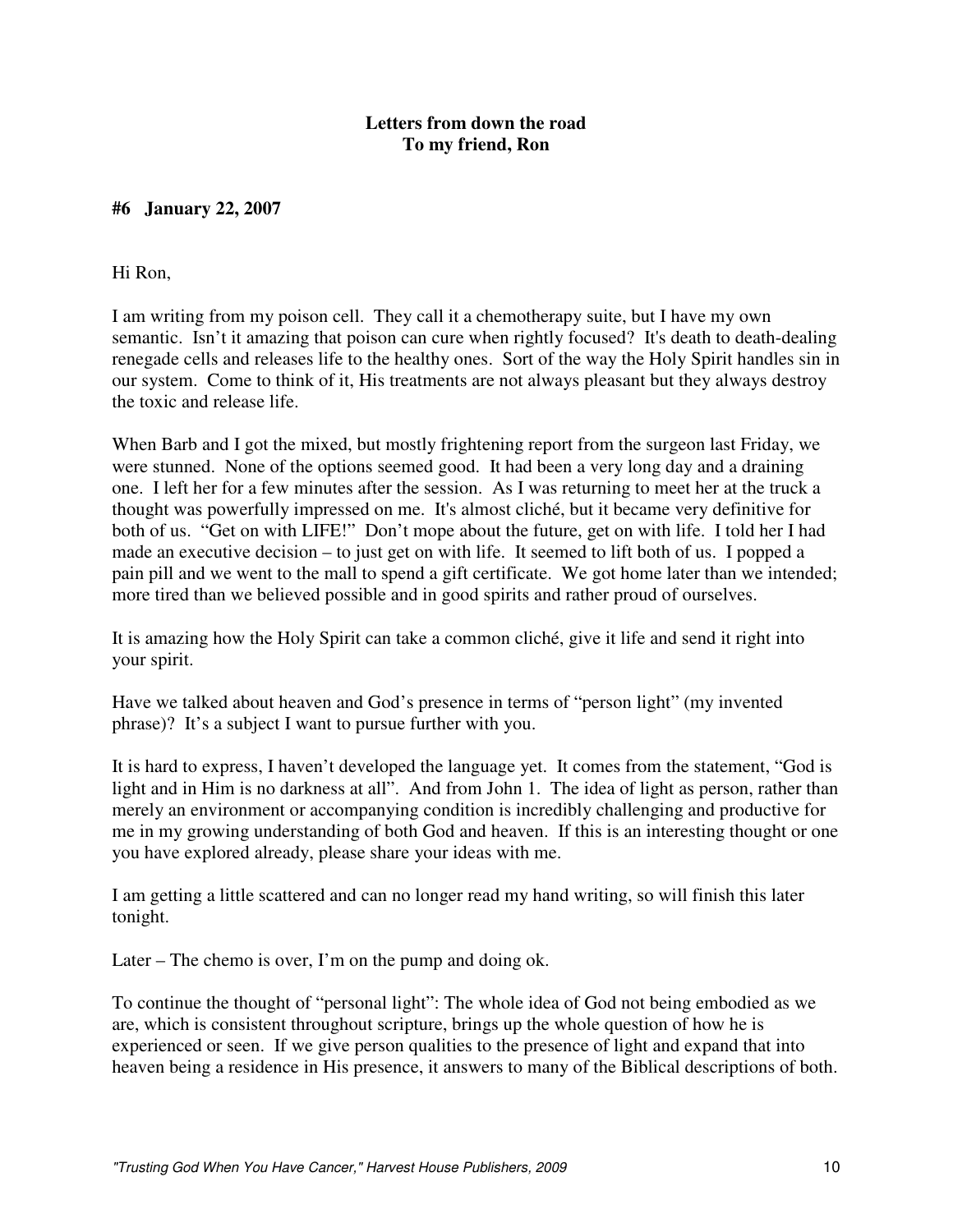After I had done some thinking and writing on this idea – probably first begun at the end of last summer – my daughter-in-law, Meg, gave me a book at Christmas to read while they were here. I think the title is "90 Minutes in Heaven". I will get the author and title for you. It was uncanny how closely parallel his experience of heaven was to my ideations.

It is now Wednesday. It is a beautiful day starting with a spectacular sunrise. We will be leaving soon to get the chemo pump unplugged and do a few errands in the city.

I pray you are recovering from the last round of poison. Quite a journey. I am so sorry you have to take it, but at least we can walk some of it together.

You are never far from me and constantly in my thoughts and prayers.

From down the road, but not far.

Your brother and friend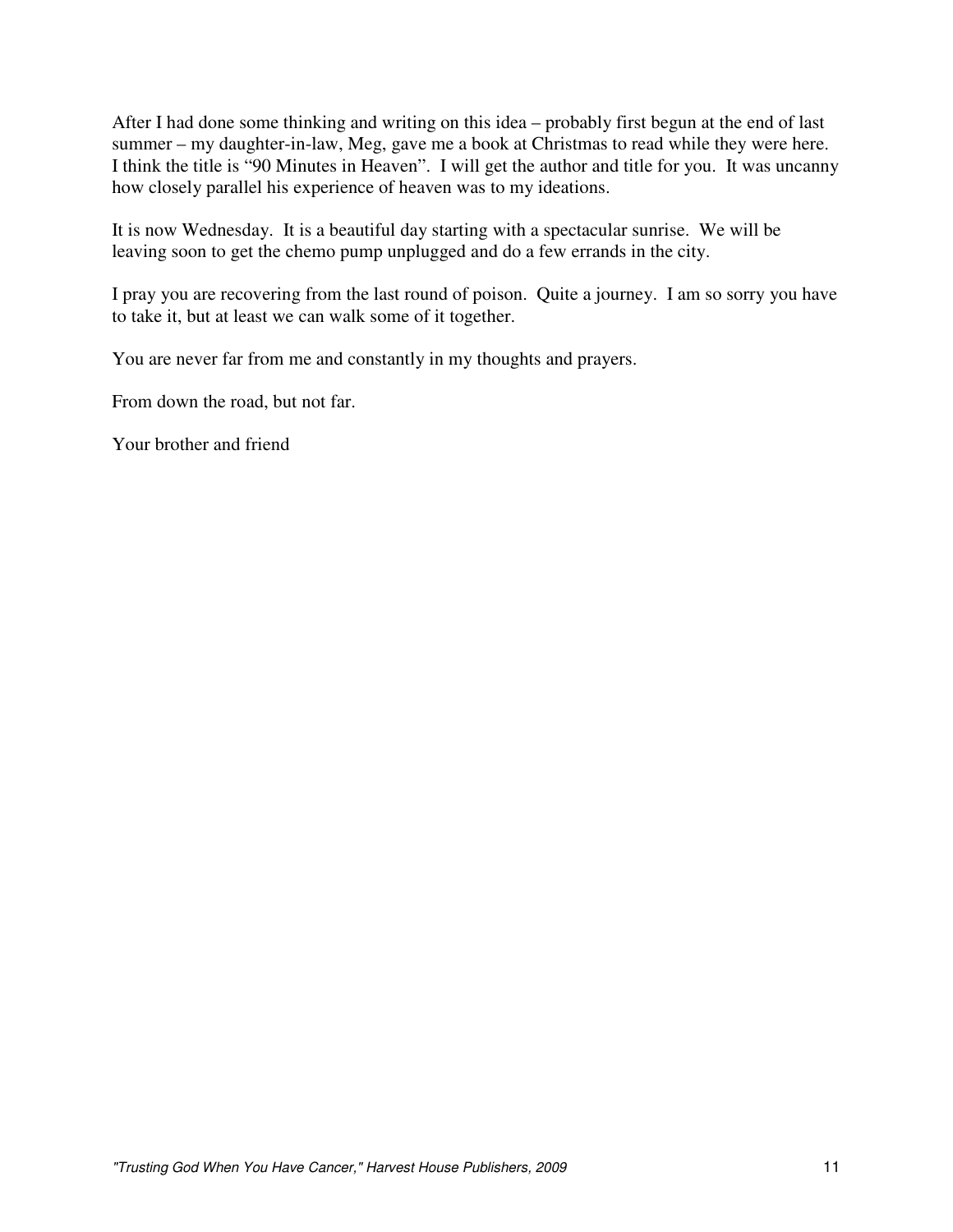# **#7 February 8, 2007**

Dear Ron,

From the poison cell. Meg and Sundar came with me. What a delight they are.

I am processing some stuff. I found out that there is nothing they can do about the fractures. There are 2. A small one on the left side of my pelvis and a larger one on the right. They will not heal while the chemo is going on because is messes with the bone marrow. So, that is a pain management (dope) issue and I can deal with that. (They've assured me I will not become a "junkie.") It will heal after I am finished in June.

The infection seems to be decreasing and we are walking a tight rope between leaving time for it to heal and getting the radiation started as soon as possible. That decision will be made next week………….Enough!

I am realizing an interesting thing about my emotions. I guess I am at the anger stage. Not rage – and not focused. I am not "an angry man", nor am I angry with anyone or anything specific. It's a little hard to describe and a bit tricky. Rather than analyze it I am trying to use its energy. I don't have much energy of my own, but our emotions produce energy and if I can convert that into positive action, I can get a lot more accomplished. That's true of joy, frustration, anxiety – etc. With anger it is more dangerous. It can come uncorked and lash out inappropriately and very suddenly. I think I'm doing better now that I understand the process a little more.

Some of the anger stems from the love/hate relationship I have with the cancer. I hate it. It has rudely interrupted my life at the most inopportune time. It has brought months of excruciating pain and now promises to keep it coming. It has wrecked my already wretched body; thinned my hair and made me look old, even to me. It interrupts my sleep, blurs my days and demands huge block of my time--that makes me angry!

On the other hand, because of this diagnosis I have entered an entirely new stage of my life. My network of friends has broadened dramatically and deepened profoundly. Our family has bonded in entirely new dimensions. We live in the home and enjoy the life we have dreamed of. Because of being free from the tentacles of the religious organization, I am doing more true pastoral work now than I have for 10 years. My spiritual life is deepening, our marriage is richer; the gratitude levels of my life are off the chart.

My emotions seem to reside somewhere in the space between these two extremes. I am endeavoring to direct their energy to serve the love side and not the hate side. That is the challenge.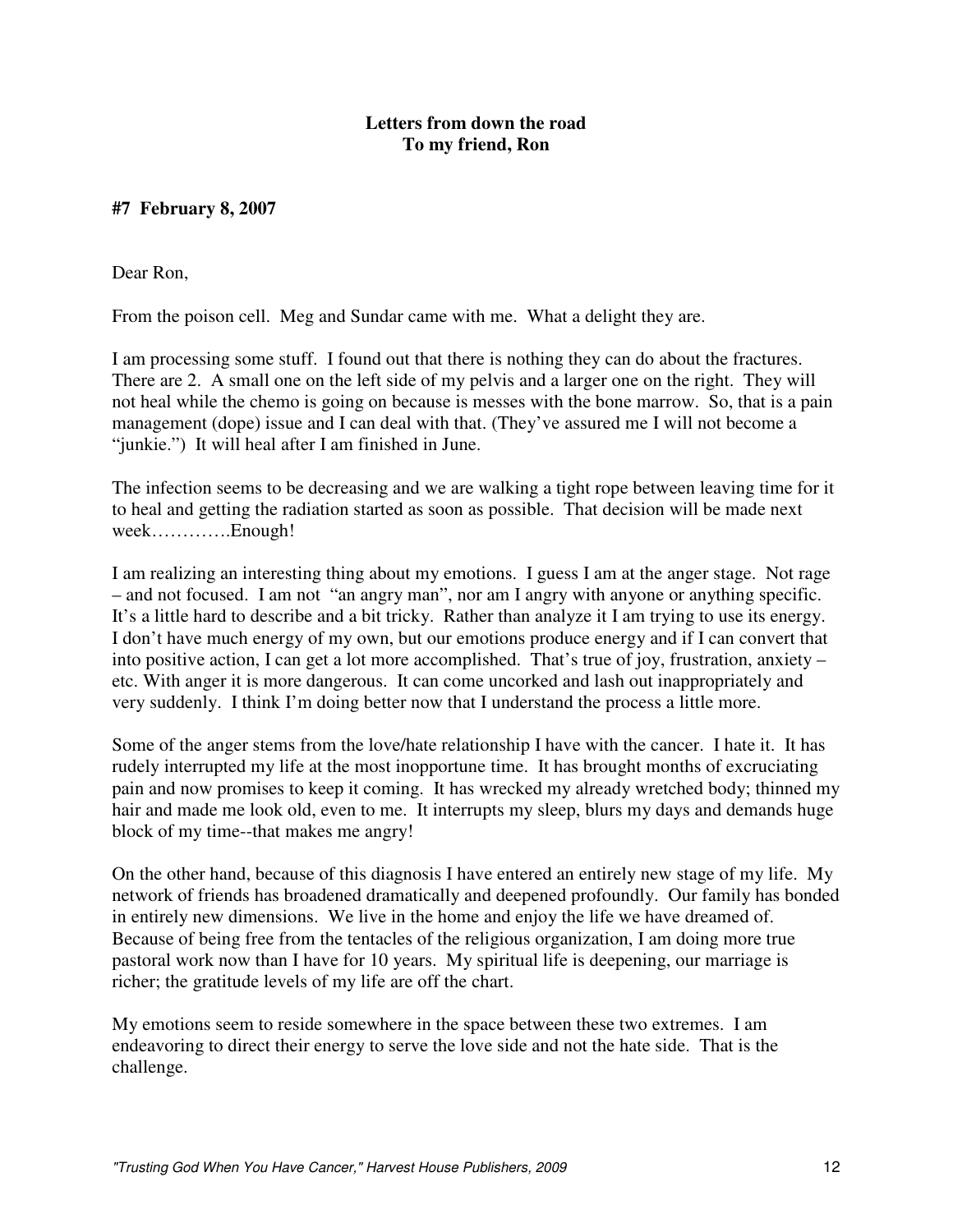An example of the hate occurred last night. Sundar and Meg are here and we decided to go with Dan and Christi to the little theater in Langley to see Pursuit of Happiness (great movie)

Wonderful night but when the movie was over I got up to leave and the pain in my hips hit me in paralyzing intensity and then my calves both tied up in cramps and I couldn't move. By the time I got out of the theater I had attracted far too much sympathetic attention and I felt like a feeble, sick old man. The love side was that my family was not embarrassed, but loving and helpful. Having a feeble old man for a father didn't seem to bother them at all – and if not them – maybe it shouldn't bother me quite so much.

As I go along, the side effects of the chemo are increasing as they predicted. My fingers don't work well and are numb a lot. (Thank God for spell check) My feet burn and cramp and my toes are numb. When the cold air hits my face my lips stiffen and I can't talk right. Interestingly, none of this bothers me much. It's the price of winning the battle and certainly manageable.

It's the fatigue of constant pain and accommodation that weakens me, but I am learning to just go with it --not whine—do what I can and be thankful; don't labor over what I can't do and not allow resentment to seep in.

Good lessons --- tough school.

Sure love you.

I am so excited about seeing you soon.

Just some thoughts from down the road, but not far.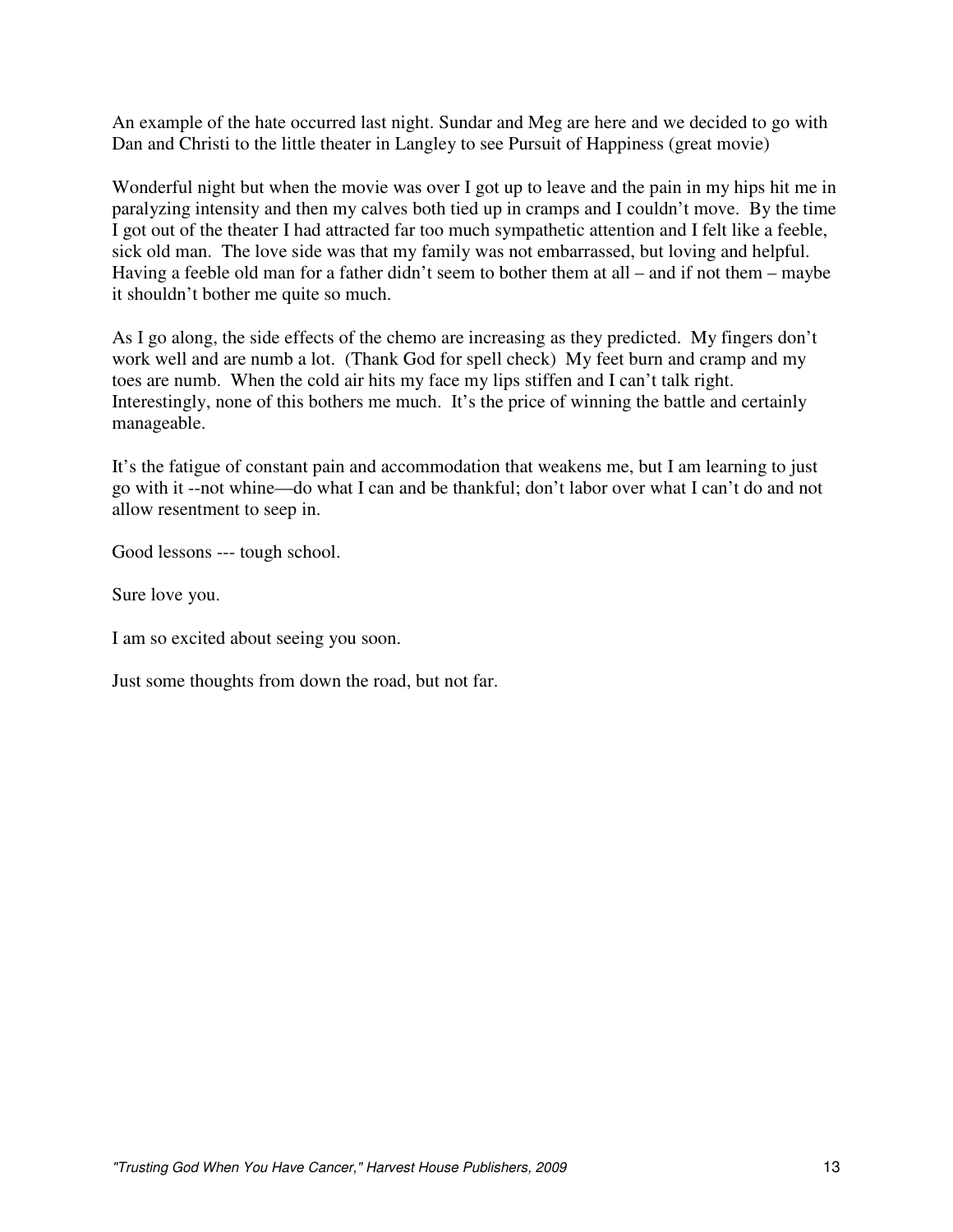# **#8 February 28, 2007**

Hi, Ron;

Still enjoying the Andy and Barney show. What a delight to see you and Susan. Thank you for the time you spent. I hope you have recovered!

I'm in the poison cell. I skipped a week because my platelets were low. They have recovered well and I am back to the routine. They will start radiation in one month, so,  $1<sup>st</sup>$  of April. That's good news, but ominous. I don't know what to expect. Everyday for 30 days…but I think I can stand most anything for a month. I guess I will stand it for a month, won't I.

My favorite cousin and her husband visited for a week. My children's director at Easthill for 15 years and his wife were here over the weekend, and I was able to go with them and the Jamies to services on Sunday. The last three days have been quiet and Tony Maupin is coming today for a few days….it's great.

I am doing ok. I have to catch sleep in little bites during the nights and days because of the pain in my hip. Overall – I feel stronger. My doctor for the first time this week talked to me about post-chemo treatment and used the word "years" instead of "months" or "the next treatment". That was very hopeful and encouraging for me. I think I can do today and that is good enough for now.

How do you handle the overwhelming sense of love and support we are receiving? The incredible warmth and reception I received there: The people here so excited to see me and expressing their love beyond anything I could imagine and certainly never expect: Letters and cards from all over the world: Commitments of prayer and statements of concern and love from people I don't even know, on and on…

I really don't have a handle on how people perceive me. In fact, I almost don't care or spend time trying to affect that perception. I certainly don't expect to be disliked or rejected, though, of course that happens to all of us at times. I have almost always felt well received and, frankly, surprised at the opportunities and acceptance I've had. But now, I seem to be treated as someone special and I find I don't know what to do with that. Not externally or behaviorally. We are both experienced enough to be genuine and authentic in our responses. It is more my own view of me. I feel like I am getting dividend checks from an account I never knew existed and certainly never opened.

The view of life as an investment or ministry in terms of investing in people I believe is very wrong. You always expect a return on any investment no matter how small. To live life with some expectation of reciprocation for what you are doing not only ends in disappointment and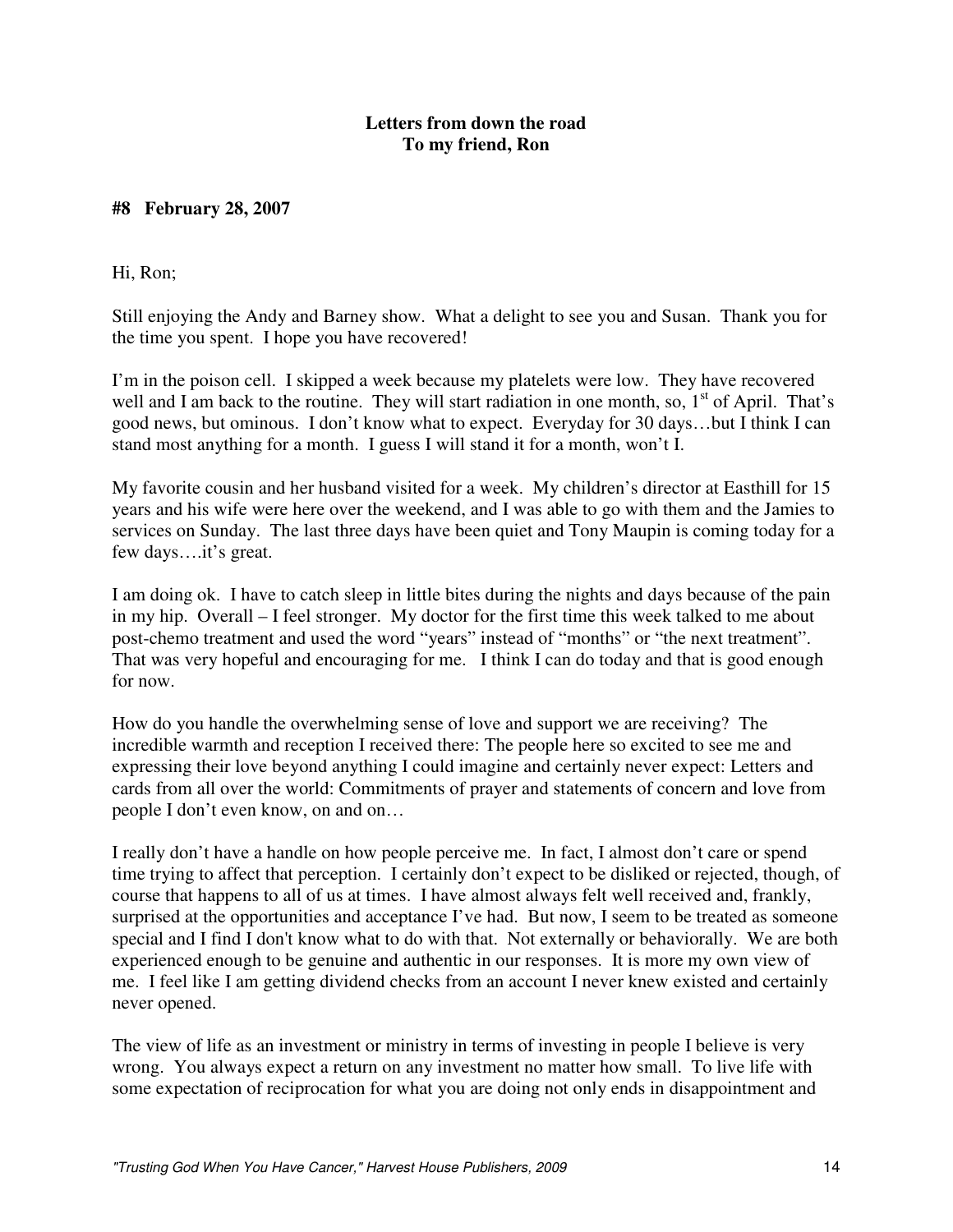ultimately bitterness (the return never seems to be enough), but becomes self-serving and blocks true ministry. You end up with life and people owing you something. This discussion is not some effort at humility. I don't know much about humility and what I think I do know is probably goofy. But there is a broader and deeper influence level that I want to not misunderstand and certainly not miss.

I know you are experiencing a similar thing and to a much greater degree. How do you approach this? Can you help me understand this better? These letters are not intended for you to respond to – but in this case, if we were walking along – I would stop talking for once and listen eagerly to your observations.

There are so many facets to our lives right now. Some are familiar, some are vague, many are utterly new. I find I am endeavoring to integrate in some sensible way my former life and my present one. As we mentioned when I was there, there is quite a chasm between the two. It really does seem like another life. I have no idea what "well" or "normal" must feel like. I simply can't remember the sensation. I remember doing some pretty demanding things and wonder how I did that and certainly can't imagine doing it now.

I know my desires and drives have changed. I view people in my life very differently and I think, much more accurately and deeply. My emotions are much more intense and understandably more surface. I seem to identify them and share them more consistently and freely. Perhaps that goes back to my continuing effort to exploit their energy.

Are you finding there are fewer strangers in your life? I'm tending to see people more as friends I haven't met yet. This hasn't been a conscious thing I've sought to develop – it just seems to be developing and quite surprisingly so.

I wonder sometimes if this is all just the dope and my chemo head! Maybe I'm semi-high all the time and have lost my social boundaries. Now, there's a happy thought! Another loose cannon set free in Jesus name…..

Well, friend – we do seem to be managing to stay on the road. I am sure glad I have you to share it with.

Ramblings from down the road, but not far.

You are loved,

jc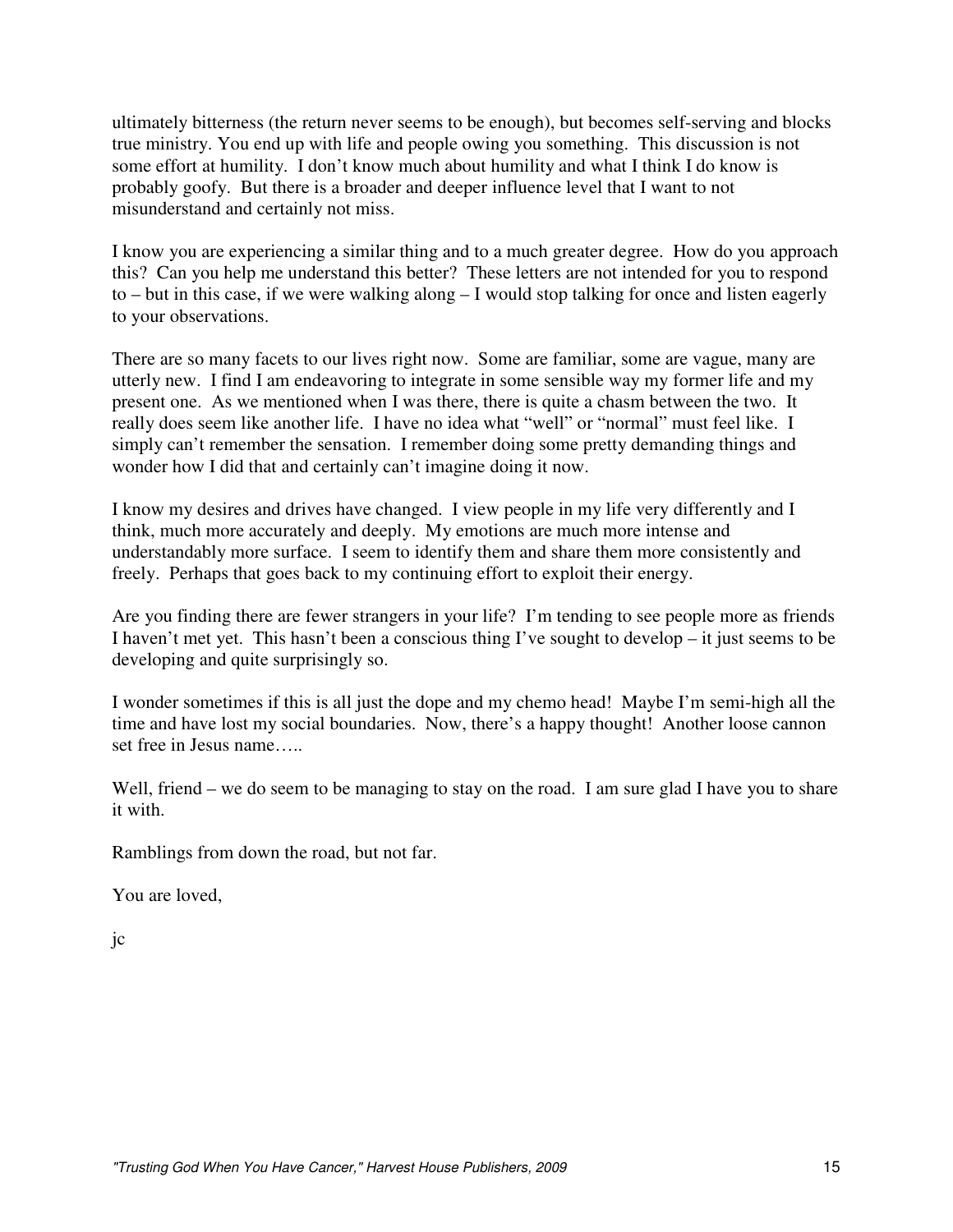# **#9 March 21, 2007**

Hi, Ron;

It's been a little longer between letters this time. Sorry.

I had a pretty rough time after chemo last time then got feeling much better near the end of the cycle. I had to delay one round for a week because of a low platelet count again. But it was back up today, so we are going. I am really hoping to stay on schedule so I can get the radiation done and get this phase of the treatment over with.

It seems to be so contradictory. Some days I feel stronger then I have for a long time, then I suddenly start a very steep and unanticipated hill. Right now, it's pretty uphill. The challenge is to go uphill physically but stay level emotionally. I am learning more about separating my physical situation from my emotions. It must not, nor can it be, separated completely. We cannot live a fractured life. But we must not let the physical determine or control the emotional and spiritual.

Another interesting development is my attitude towards pain. Pain connected directly with the cancer and therefore lethal in its implications is much less tolerable, though it may be less intense. Pain that is not lethal; cramps, the pelvic fractures, chemo associated aches, etc. may be much greater in intensity but much more easily tolerated and managed. In fact, I am tending to disregard what I consider non-lethal pain. For example the fractures. My back and hip hurt constantly and so intensely that I seldom get more than 3 hours relief from the pain pills, day or night. But because it will not kill me, I don't take it very seriously. I must force myself to remember that pain is a system alert and should not be ignored or disrespected – lethal or not.

I'm not sure what all this means. I do know that I can easily overlook Barb's feelings. My pain is of great concern to her. She feels it deeply and wants to do something about it, when there really is nothing more to do. She also tries to keep me from doing anything that hurts, when to me pain is the given. I find myself, disappointingly, becoming impatient with her concerns.

I know how much I want to fix any pain she may have and how I try to tell her how to regulate her life so she won't hurt anymore. When I do it, it's loving care, when she does it, it's nagging. I sure need to grow here. Any suggestions?

One thing this cancer thing does is point out some areas of strength but any areas of weakness blow out like a flawed tire under pressure on a hot day. It seems that God helps us at the blowout points so we don't get thrown into the ditch and destroyed. And cancer, more than any illness I have experienced brings so much pressure that the tinniest flaw or weakness, emotionally, spiritually and relationally are exposed and challenged. His help in dealing with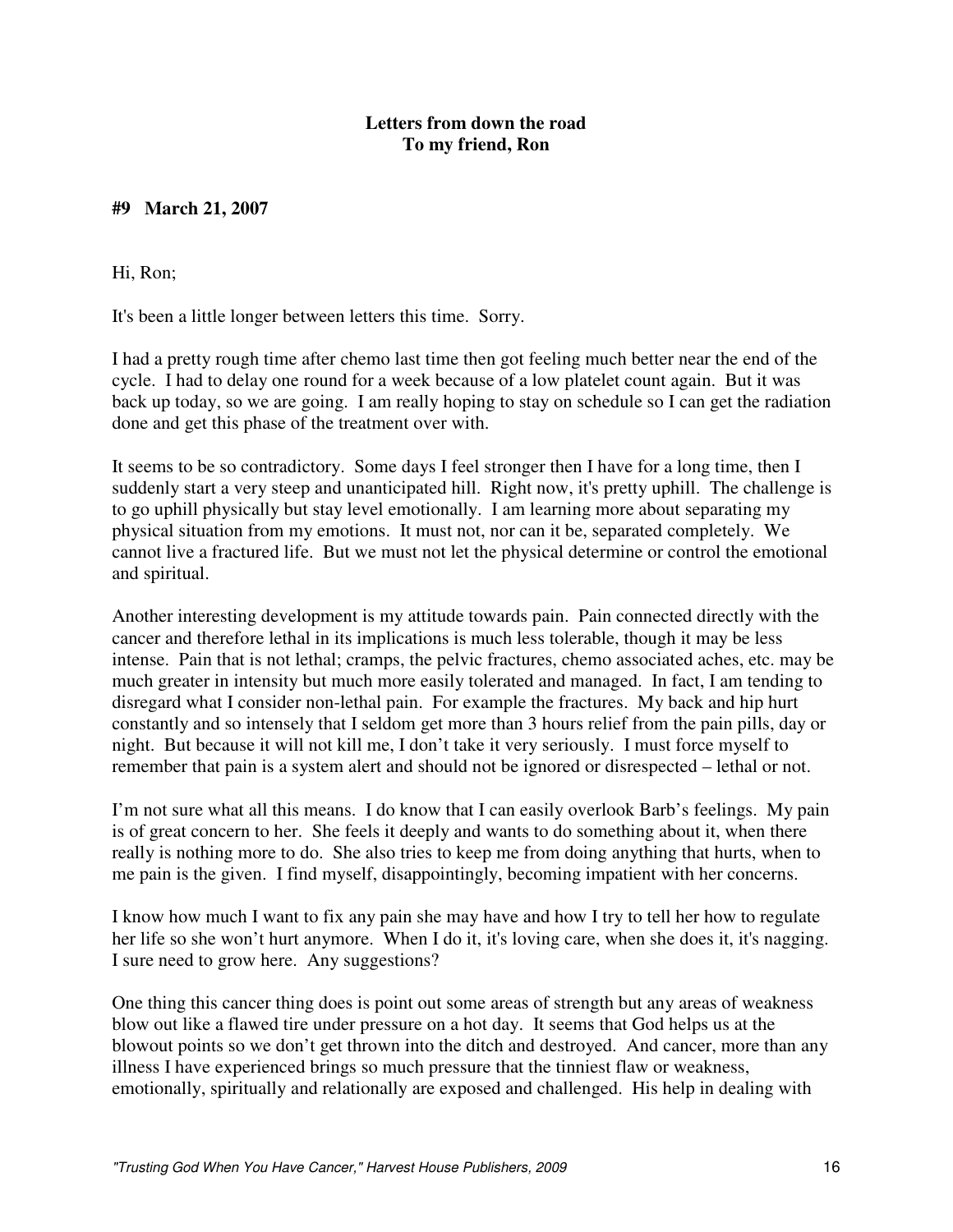this process must be part of what is meant by, "in everything he works for the good". I sure am giving him plenty to work with.

Have you noticed the incredible insult that this cancer thing brings? It has the audacity to pay no attention whatever to your plans, either for the day or the future. You just get things laid out, accommodating to the last interruption and here it comes again –"Sorry, your platelets are low today, we'll have to delay your treatment until Monday". That sounds innocent, but it dominoes hopelessly forward; throws radiation treatment into the air and threatens the very week you think you planned with plenty of margin in place. That probably accounts for a lot of the on-going anger which – or course, God uses for our good. It's disgusting!!

Well, I need to get this in the mail to you. It's been too long since the last one. Forgive me.

You are always with me.

Some rambling thoughts from down the road, but not too far.

Your faithful and loving friend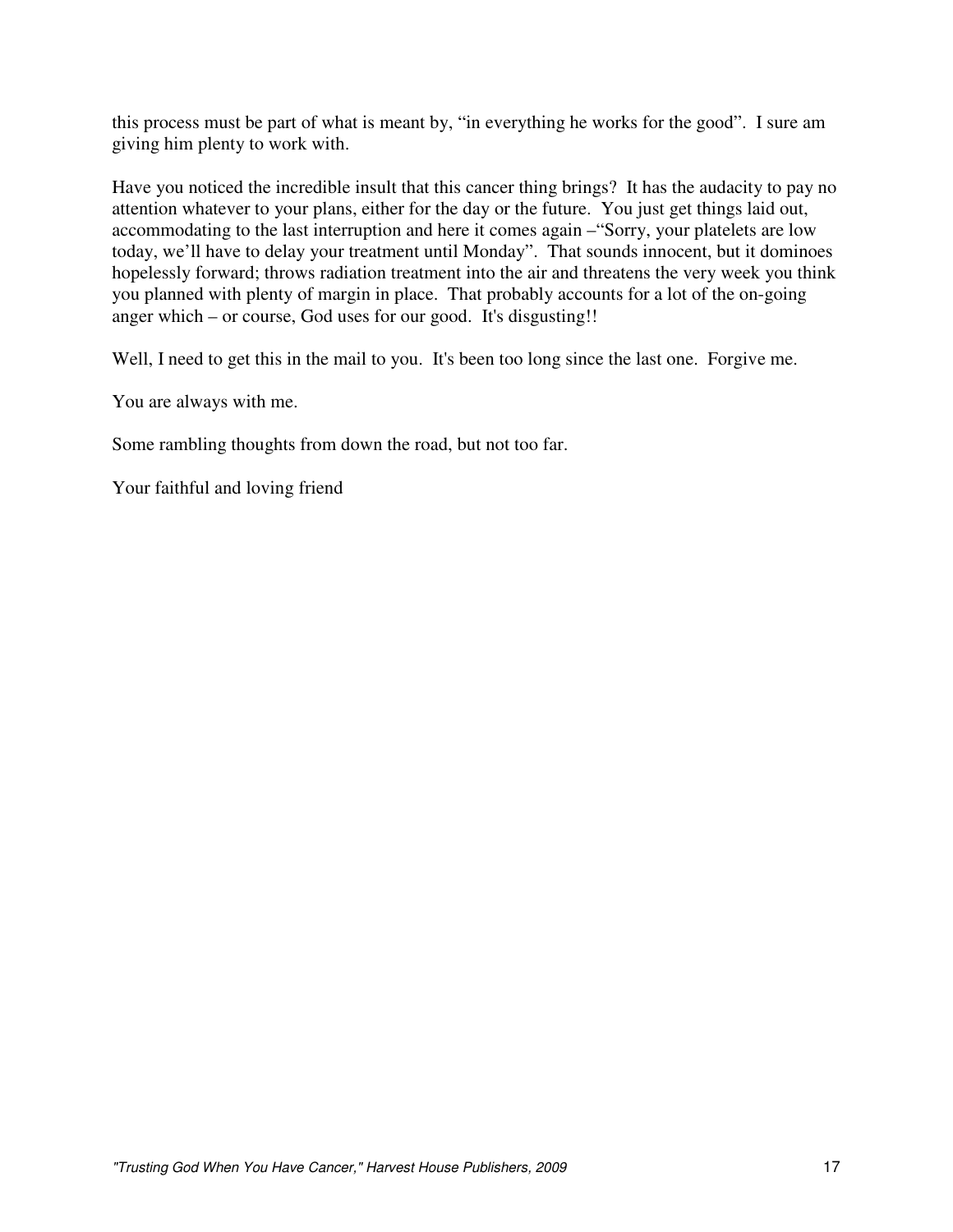# **#10 March 25, 2007**

Good morning Ron. I am in-between treatments right now so recovery is starting to kick in. Should have a few good days before the next series on Monday.

Barb and I watched the documentary DVD, "Bonheoffer" last night. He was a very potent voice for pacifism, then found himself conflicted in his values and became part of ten men that tried three times to assassinate Hitler. He ultimately was hanged in a German concentration camp at the very end of the war. A remarkable and accurate film.

Its impact on me was quite deep and clarifying. It isn't often that we are able to seriously define the major streams of influence that are responsible for one's personal faith and theological development. I suspect that in this helter-skelter world it is not even deemed important.

But there are two unmistakable influences: those of experience and academic history.

The first, we seldom have much choice in particularly at the front end. Our parents, a friend, a crisis, usually is the catalyst that becomes basic to our religious experience.

But, we have a great deal to say as to the second—academic history. We can very independently choose our influencers and thus, the way our history is interpreted and conveyed into life.

The interesting, and I think, tragic thing, is that our religious experience or tradition often determines or at least sets the boundaries on who and what is legitimate academic material to study.

For example, many evangelical Christians were convinced that to study any theology or tradition other than their own was not only dangerous, it was wrong.

Liberal theologians – or wanna be's, castigate the conservatives and admit they do not and will not read the inferior academic drivel they produce.

Evangelical traditions reject out of hand, not liberal theology; most don't even know what its basic foundations are. They reject people who are *viewed* as liberal and close their minds to those who can't find a place within their microcosm, denying the possibility that anything of Christ could come from them. Without knowing it – we close the loop on both our learning and our experience and exclude any who don't pass our test.

We do, at times, tolerate differences but usually for the purpose of appearance or the opportunity to convert and therefore keep our loop closed. (token hippie, token rich man, token black, Hispanic, Asian, lawyer, doctor,…etc.)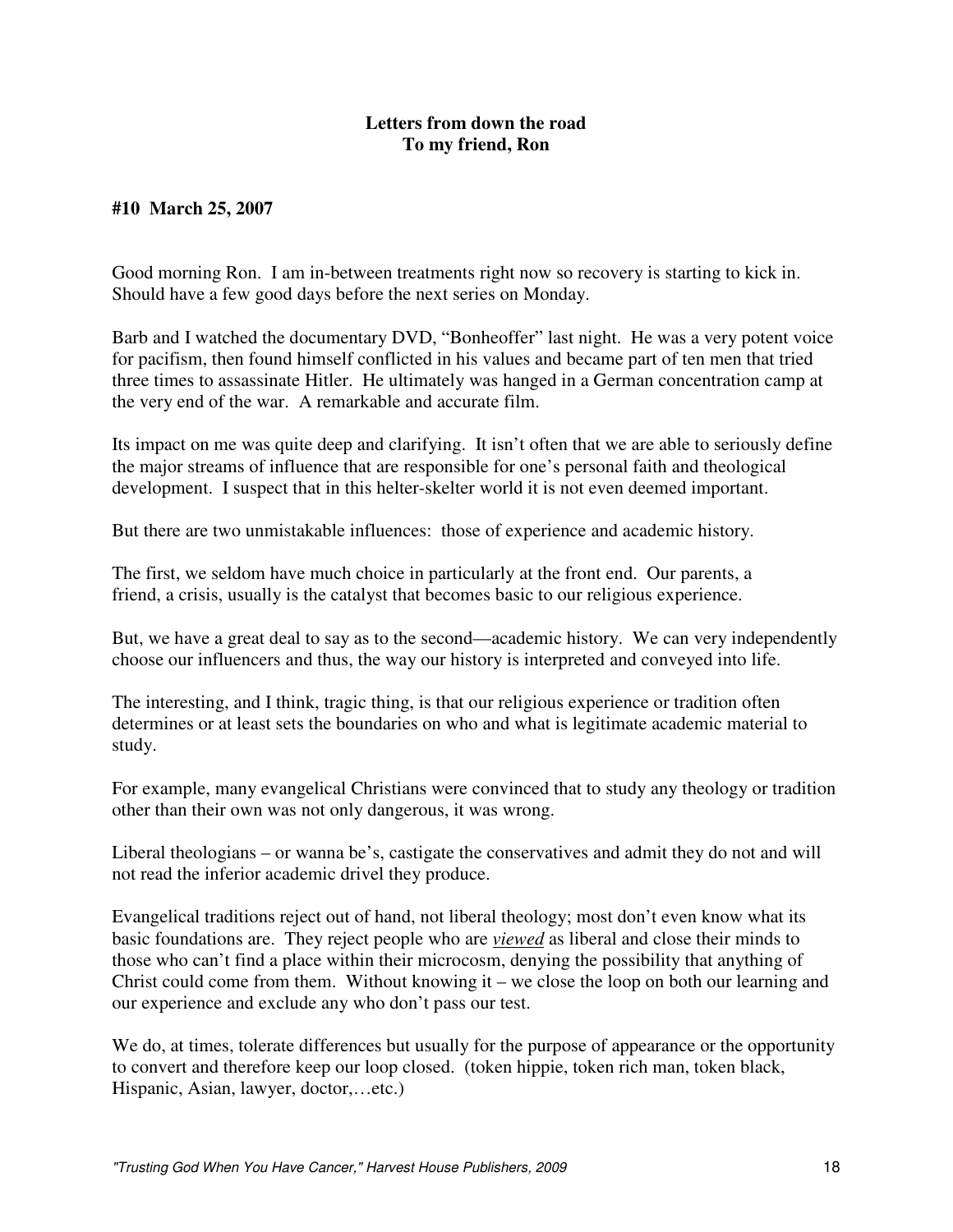Sorry the cynical bent to all of this, but……

To come back to Bonheoffer…it seems to me it is very important to be able to define the streams of thought that have dramatically and primarily influenced the development of our personal faith and practical theology.

As I watched the movie, I was taken back again to my grad studies at seminary. At that time (1960's) Barth, Bultmann and Bonheoffer were very important voices in the Christian world. Of the three, Barth and Bonheoffer became primary in the on-going development of my thought.

Barth's great contribution was in his development of scripture. He believed it to be the Word of God, not just historically but contemporaneously. God had not only spoken, God, through His word was still speaking. Furthermore, the contemporary focus of God's Word was not organizations or the classical church hierarchies, but individual readers. Each man could, in reading the Bible, hear the word of God for and to himself. This was revolutionary on the Continent, and thought very liberal in America.

The corner as laid firmly through my studies not only of his theology, but the setting of WW1 and Nazism, which were the backdrop for his thought and writing. What an incredible time to be able to hear God's Word for yourself!

This view has enormous dangers, some of which Barth fell into. But a fear of the dangers pushed the ever-defensive evangelical thinker away and the label of "Liberal" minimized his influence in that puddle. My Biblical theology does not follow Barth exclusively but he is the most influential stream flowing into the development of my understanding of the Scripture.

Secondly, Bonheoffer. I read much of his work and made friends with scholars who were his accomplished students. He faced the impossible dilemma that, though a thoughtful and Biblically based pacifist (in the sense of a call to peace world wide –similar to Gandhi), he finally felt faith and conscience bound to found an illegal seminary in which his understanding of pacifism could be taught and exported. Not in the vapid political sense it is often seen today, but in the authentic effort to live like Jesus taught. He actually believed the Sermon on the Mount was intended to be lived out in real life. A revolutionary idea for that day, and rather startling, even today.

His seminary was closed by the Nazis and a small group formed under Bonheoffer's leadership that sought eventually to assassinate Hitler. Their plans nearly succeeded three different times. He was hanged in a Nazi concentration camp and his books burned near the end of the war.

His thought bent the direction of my faith like no other in the areas of the Church as community, the church as the Body of Christ, and the church as champion for all the oppressed – social justice.

A third stone was placed in my theological foundation in C.S. Lewis. He focused true Christian belief for me. In his writing I discovered a Christian view of the fall, of death, of regeneration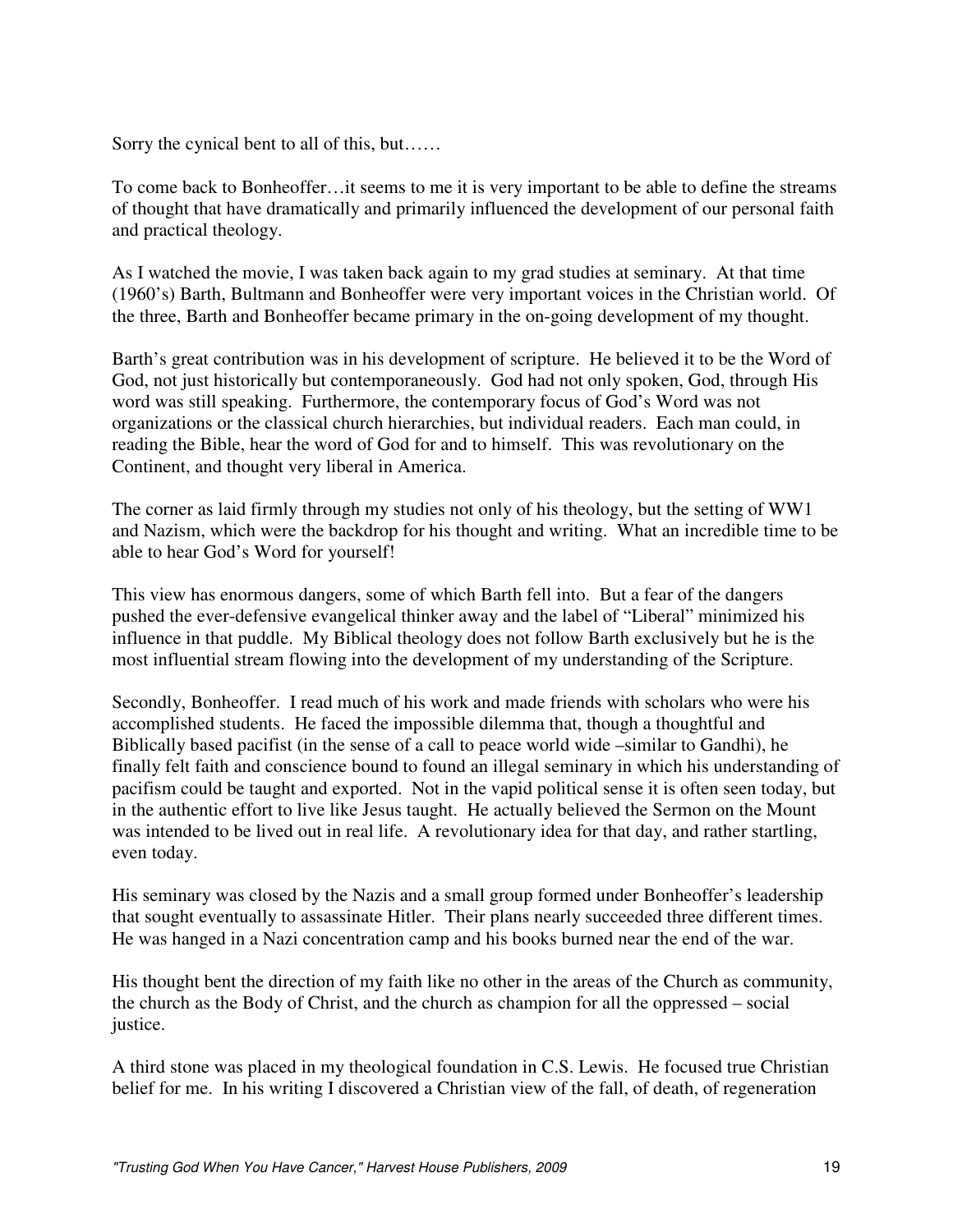and redemptive transformation. I developed a true curiosity for heaven as not just a glitzy new earth. His influence is woven deeply into my faith development.

Those are the Big Three.

Quickly, there are two more that I must acknowledge in order to understand my own thought better.

Paul Tournier, a Swiss psychiatrist, laid the foundation for the development of my value of the individual and the absolute necessity of a healthy relationally based life and faith. He also defined the nature of Grace for me.

Jacque Ellul, a French professor, politician and lay-theologian, influenced me with regards to the nature of the church and institutions. He led me to suspect and never fall in love with institutional forms of any kind for any reason. They can be valuable vehicles, however, dangerous ones, but they must never be courted and certainly never married. He helped me understand more clearly the necessity of the church standing outside and away from established form if it is going to be able to speak prophetically to its world.

Ron, I am not altogether sure why this little review was so helpful for me. I think at times I need to know not just what I think, but how I got here. Spontaneity, creativity, revelation, inspiration…they are all essential. But, they become very dangerous when they have no recognized basis. Without some historical reference we can neither evaluate our present thought or action, nor can we be consistent.

Well, this has nothing directly to do with cancer – or maybe it does. I know my faith is more important and central to my life than ever before.

This would be an interesting conversation for me to pursue with you some time.

Meanwhile today, I go to the eye doctor; get my labs done, then go fishing at Lone Lake.

So thankful your infection is clearing up. Don't do that any more!

Your friend from down the road, but not far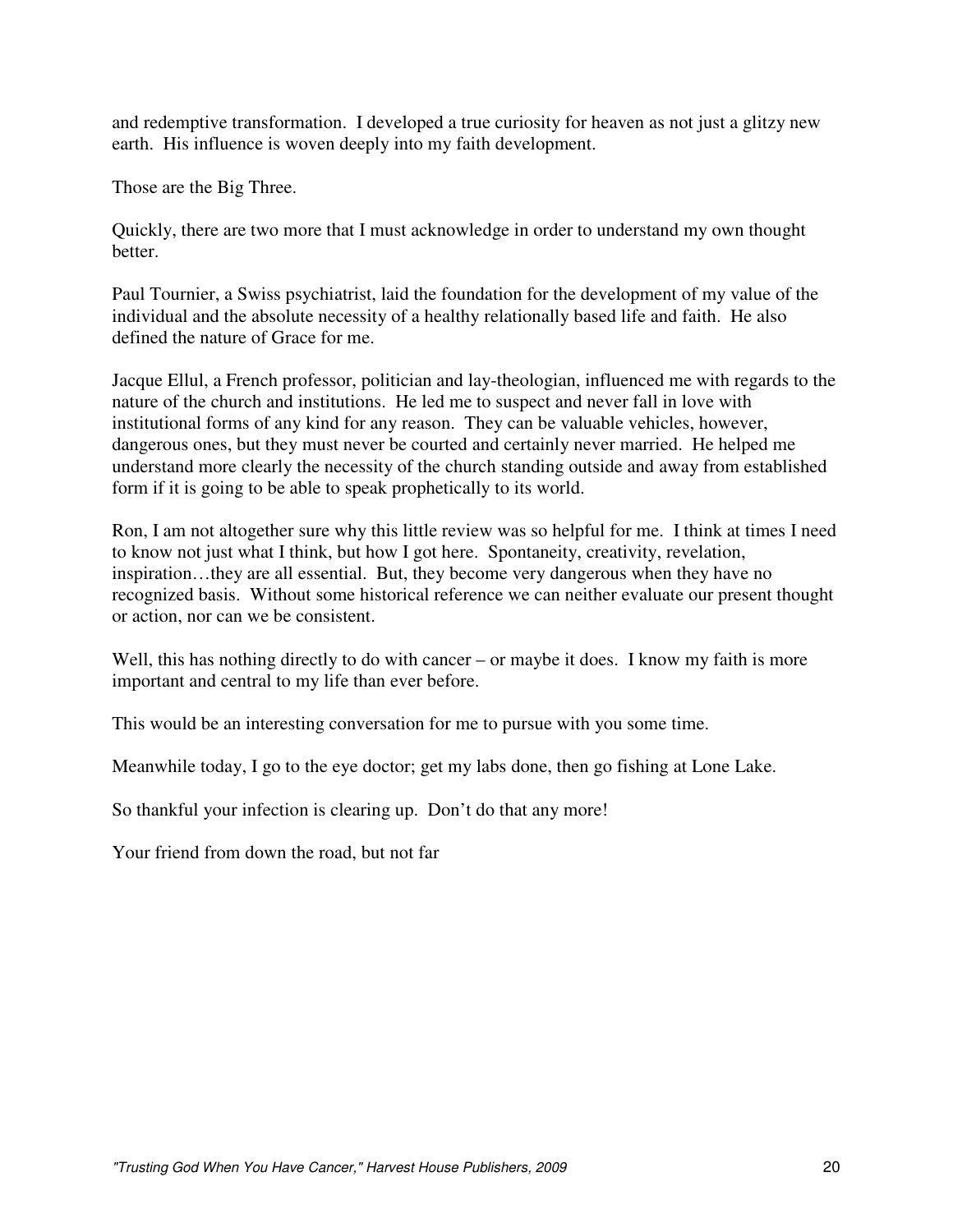# **#11 April 9, 2007**

#### Hi, Ron.

Two more months of treatment. Hard to believe! It has almost become a way of life. I am so anxious for its completion, but had not counted on the sense of loss I will feel, because I am moving to the radiation clinic. Certainly, no loss for the treatments, labs, tests, scans, etc., but for the many people at the center. I have come to know them on a first name basis, and they lovingly, prayerfully and sensitively cared for me. Sort of like foxhole bonding.

The effects the pain and long-term suffering have had are interesting. I was particularly troubled when I talked with our bookkeeper at church. She had passed out at work and been taken by ambulance to the hospital. She stayed overnight and was diagnosed with a thyroid deficiency. She was terribly frightened by the incident, so uncomfortable and anxious at the hospital. She had some sores on her lips because of the problem. As I listened, I caught myself comparing her overnighter with my 14 days and following 5 months. It is so easy to do: Minimize another's pain and trauma because in comparison they don't make whatever list I think I and my suffering are on.

It was very disappointing but very important. My continuing prayer is for the Holy Spirit to identify any toxic attitudes before they have a chance to affect my behavior and catch me quick when I'm being toxic. I was kind, and sympathetic and loving but under it all was this little growth of pride. I am learning that all comparatives are dangerous because they inflate reality. We come out either grossly inferior or foolishly superior. Comparatives block authentic relational response and must be resisted at all costs.

I have realized also, a real respect for anyone who seems to be winning in their battle with cancer. I'm not sure all it involves, but I think the main thing is that we represent hope. There is an international fear of cancer and deep sense that its diagnosis is a death sentence. Those of us who seem to be winning challenge that fear. "Maybe there is hope for me; my father; my husband or child". I want to steward that respect well and never mistake it for anything I deserve or have done personally. We know, don't we, that we have functioned well beyond our own resources the entire time. I am still alive because of the love and prayers of my family and friends and God's gracious response to them.

I have one more mountain to climb, then five years in the foothills and hopefully, then back to "all-terrain" living.

I am reminded of being in Bern, Switzerland. The Green Mountains are the beautiful foothills to the Alps. They are lush and green. They are where the cattle of the Swiss dairymen graze. They are wonderful. Filled with steep trails and valleys; filled with every color of wild flower. All the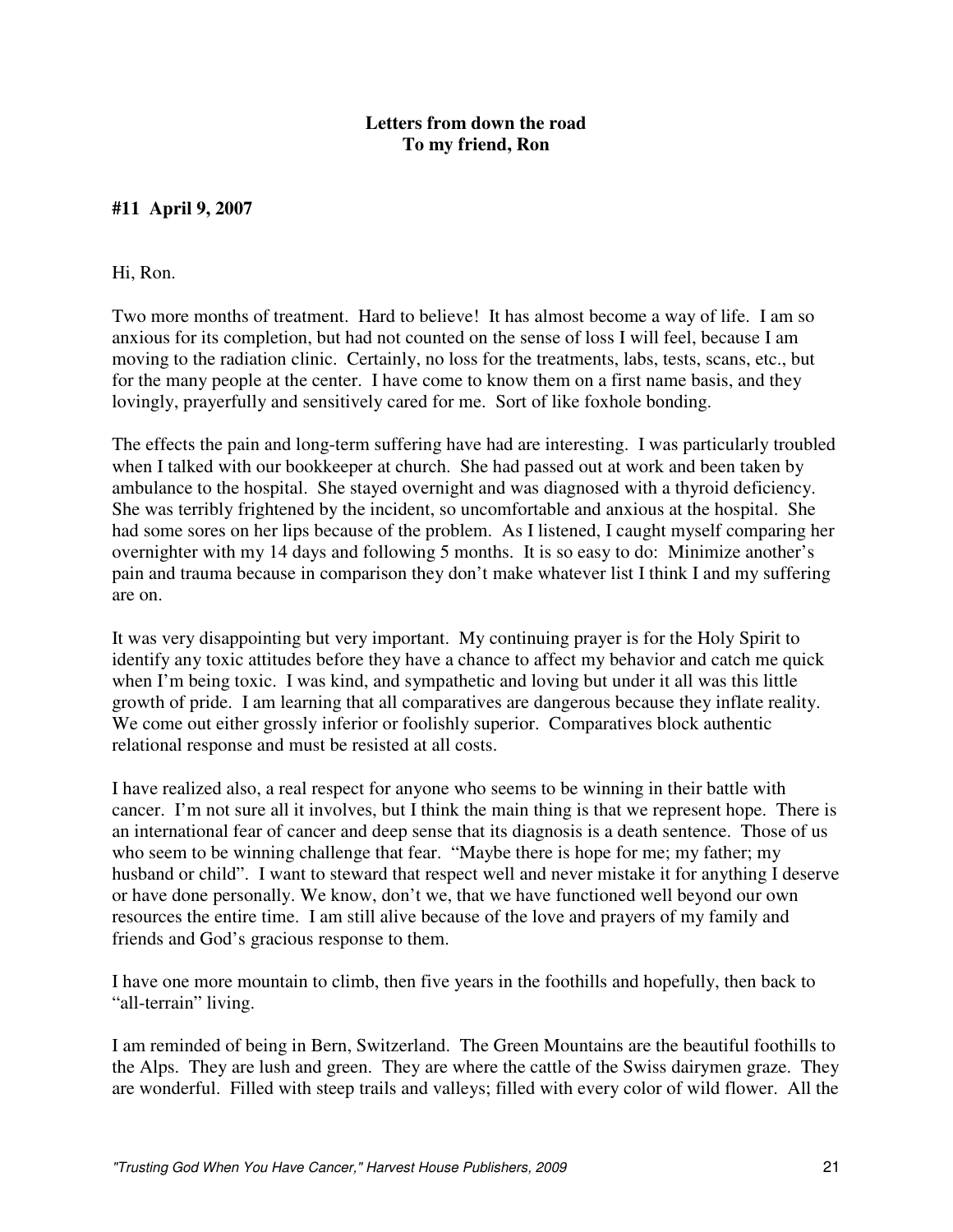cattle wear huge bells so they can be located in the steep ravines where they graze. As I walked along the trails, the air was filled with the sound of those bells. It is the backdrop for the musicale, "The Sound of Music". "The Hills Are Alive With The Sound of Music" is a song taken from this setting.

I feel like I have been in the Alps. I can see the Green Mountains and hear faintly the bells. There is one more steep mountain and then five years in the Green Mountains. I think I can climb it. The faint whisper of music helps.

The Alps are dangerous, with death always imminent. The Green Mountains are steep and rugged, but blooming with life, lush grasses and breathtaking forms of ferns and flowers. I am finally reaching for life rather than running from death. It feels wonderful!

There is a high Alps ridge near Bern that I will try to remember to tell you about next time. It really is a graphic picture of where we have been living these past months.

I have learned all my right hand rolls for the banjo – can't do them very well with my fingers numb and out of control – but my brain does them perfectly, just waitin' for the fingers to come home again.

What a wonderful gift you gave me!!

From down the road, but not far;

Your friend,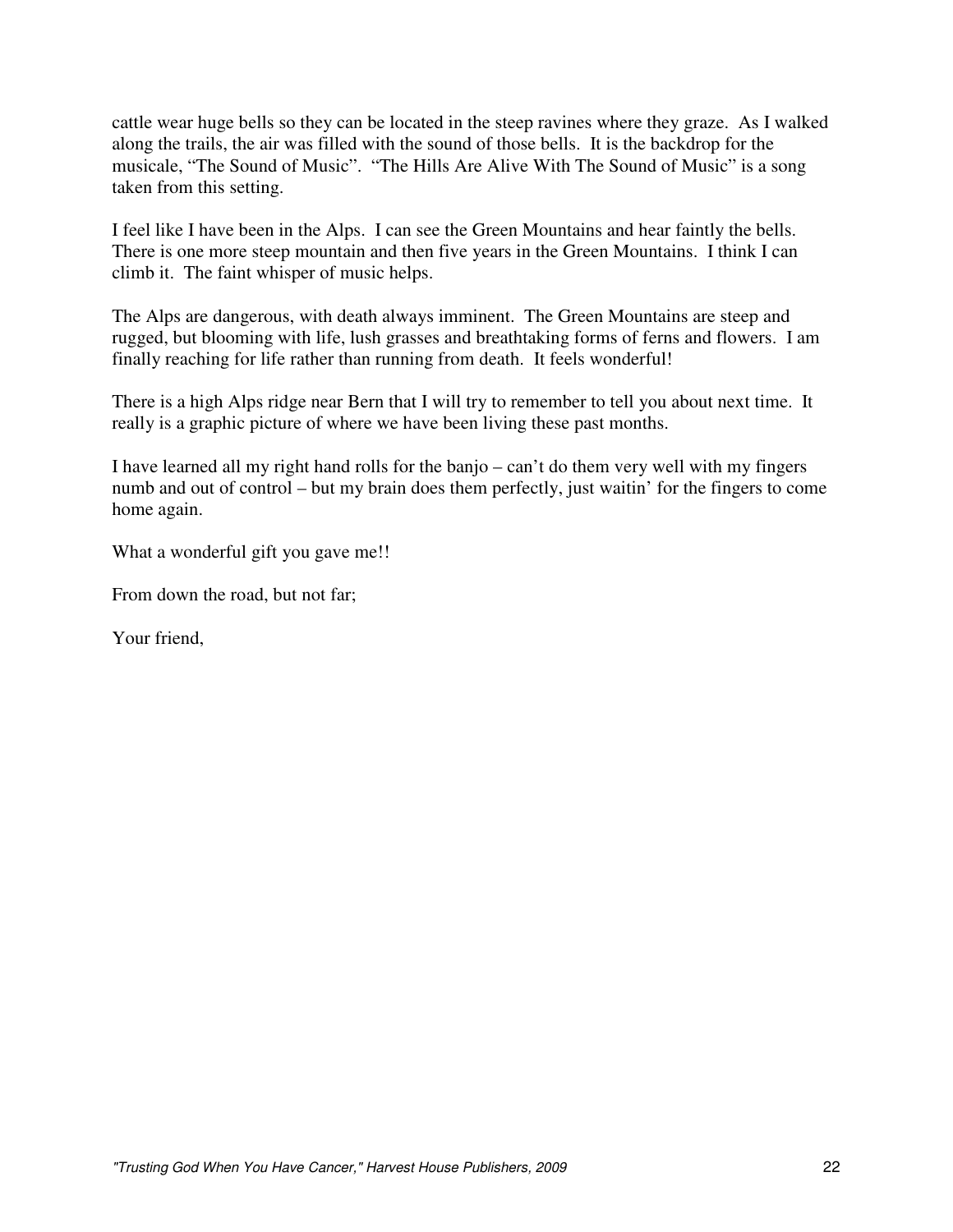# **#12 April 20, 2007**

Hi, Ron,

It's a beautiful day in the neighborhood. Sunny, warm, so nice I'm going fishing!

It is a little tricky getting out of the Alps. I think it's altitude sickness. But the Green Mountains are coming.

Last time I mentioned an experience I had in Switzerland. Barb and I were in Bern in late spring speaking for a leadership conference. Our hosts took us to a spectacular sight deep into the alpine crags and rock canyons. We were on a trail on top of a ridge about 25 or 30 ft. wide. No rails or guards as you would expect. Just this high ridge surrounded by enormous peaks and glaciers and a drop on each side of hundreds, if not thousands, of feet. We came out onto the point of the ridge and it was a site for paragliding. There were probably 30 or 40 people on the ground getting in their harnesses, and another 10 or 20 already in the air. I was transfixed by the whole thing. The gliders would just go to the edge of the bottomless canyon rim and step off into the cold, thin air. It was terrifying; exhilarating...the beauty was so intense I felt invaded by it.

I guess the point here is that is how my experience with cancer seems to have been. There has been a small path surrounded by enormous, rugged and treacherous canyons. As in the Alps, I could hear the sound of rockslides and the other mountain sounds sometimes close, sometimes far distant, but always ominous. There have been no guardrails to secure me. The slightest misstep or unexpected hidden rock could send me over the edge into whatever unknown was there.

Yet, there has been something wonderful, majestic happening as well. No handrail, but a sensation of being embraced by family and friends, and their momentum carries me. Above all these, the unmistakable, over-arching presence of God. He embraces us and we are all carried by the momentum and energy of His immediacy.

Now, finally, there is a pass through the peaks and I can hear the bells. The air is changing from the damp cold thinness. Sunny wildflower scented currents are beginning to brush my face – and with them, hope.

I am going to my fourth radiation treatment today. I call it the "George Foreman Grill". It is the 4<sup>th</sup> of 30 daily sessions. (I get Sat. and Sun. off). I guess I am at the mouth of the pass but as with all mountain passes, distance hides their true topography, they are always rougher than they appeared. But…it is the pass. I can feel the surrounding embrace of family and friends tighten and hold me a little closer. God's presence is still over-arching, and he has the same expression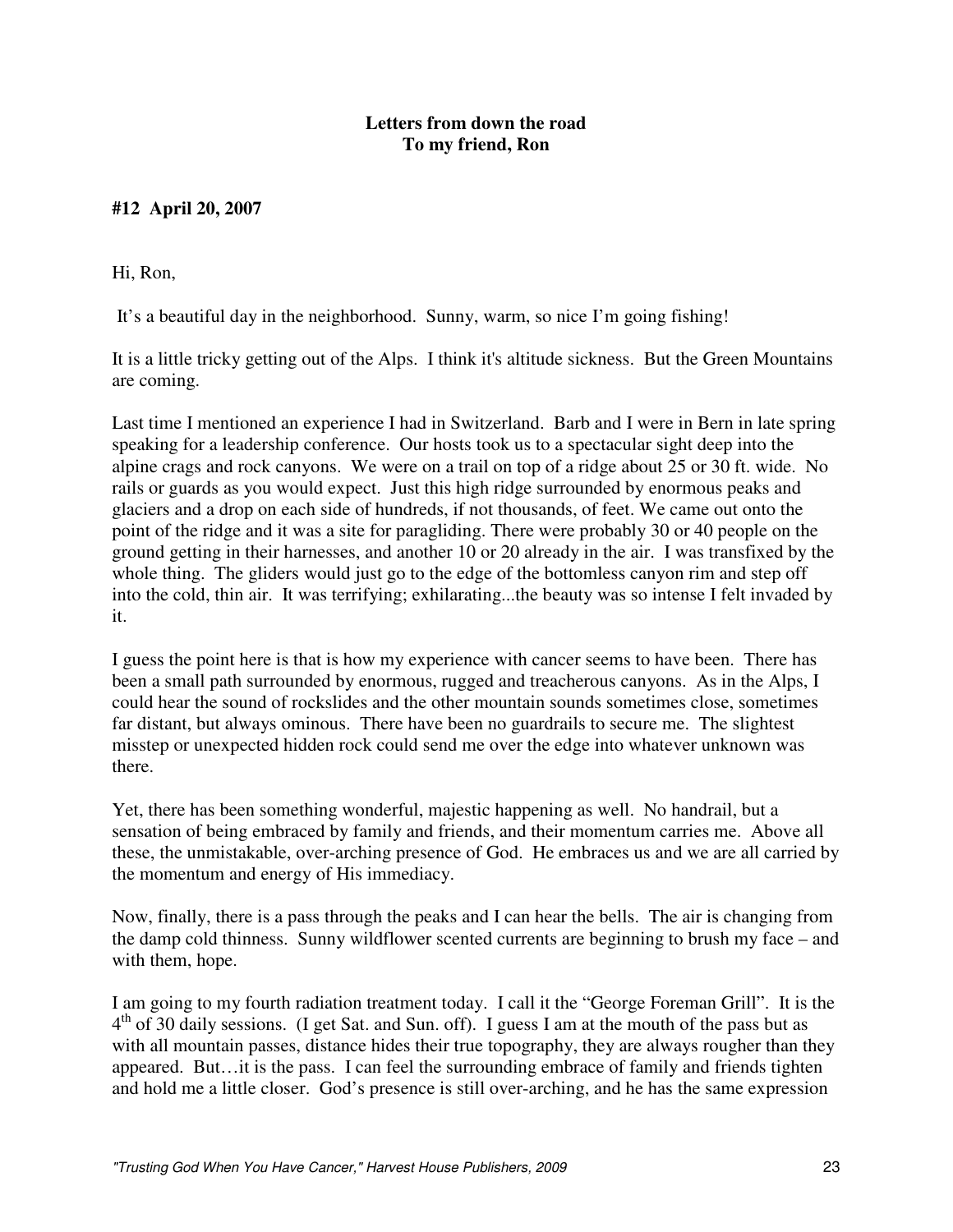Dad used to have when we were together in the mountains. He had been there before and knew exactly what to expect. He would just step a little closer to me, give that "its ok" look and on we'd go. And sure enough, it was ok.

I find so many similes from my past that fit this phase of my experience and somehow help. Perhaps in God's presence, life prepares us for life. We haven't been "here" before but we have been places that are a little bit like "here" and it adds confidence.

Do you feel like it will end? I don't yet, but on the other hand, I know it's coming to an end – at least the severe treatment is. It is the POW thing: I'll believe it when I'm on American soil.

I heard of a lady last night that had gone through 65 sessions of chemo! It was a news item about her in general and the newscaster just reeled it off, unintentionally oblivious to what he was saying and what she had endured. Her story helps me cope. I hope our story will help someone cope.

Well, I have to go visit George Foreman now.

I love you and am constantly aware of you and praying for you. I guess we should just relax and feel the embrace of our friends and family and see the confident look on Father's face.

From down the road, but not far.

jc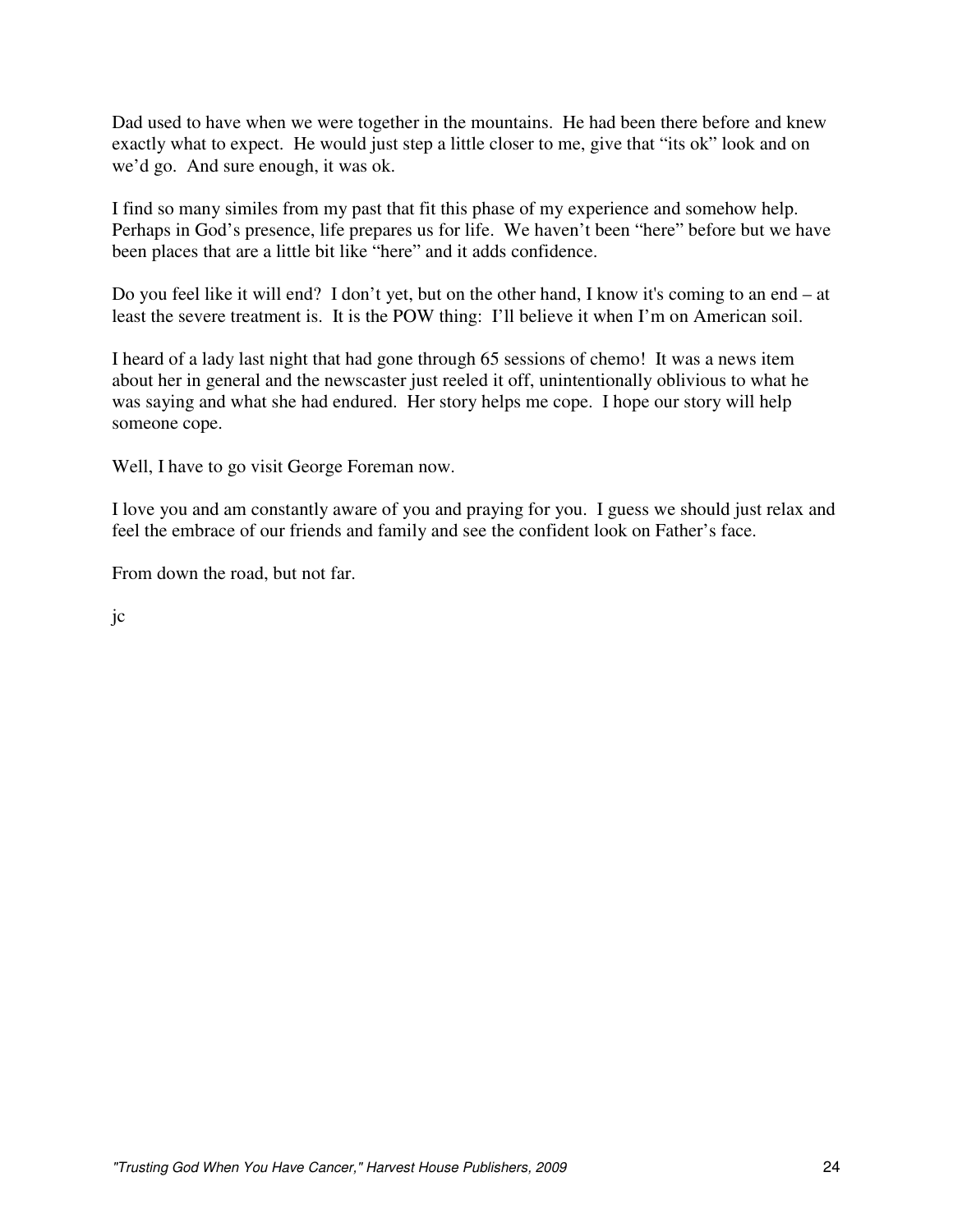# **#13 April 27, 2007**

Hi, Ron;

Well, I'm back on the grill. My pump was disconnected for the weekend to allow me to go to Canada and the ceremonies without it. Now, back to work and reality. It was a wonderful interlude.

I had an interesting conversation with myself as I was driving back (about 2 1/2 hrs.) Barbara became very ill and had to be in bed at home for the entire weekend, so I was driving alone.

As you can imagine, the evening was very Jerry Cook oriented. Tim Peterson, who ministered 15 of the 20 years at East Hill with me, was retiring as President of Foursquare Canada and was the graduation speaker. So, of course, there were many stories. They put together a two-page biography and put a copy in the program, then read it at the presentation. To say the least, it was a very remarkable evening.

I was debating in my head how I should view it. There is a false humility rampant in Christian circles that says to actually enjoy this kind of thing is somehow "stealing God's glory". I was schooled in this way of thinking. But, the facts they recorded about my life actually did happen as they describe. Their opinions about me in relation to those facts are very gracious and probably too generous. I can't evaluate that. The conflict I felt was that I really did enjoy and deeply appreciate the night. I kept thinking how unlikely it is that those opportunities would ever come to me: That I would live at a time (late 60's-80's) that was so exceptional and blooming with doors for ministry to suffering people of all ages, but especially the young.

I found myself responding with great gratitude and awe at the life Christ has brought and is bringing to me. Help me, Ron, if I'm off base here, but I deeply enjoyed the whole affair and found myself experiencing none of the evangelical-demanded guilt. Nor do I feel a need to apologize to God for stealing any of his glory. (As if my small doing could impinge even slightly His glory!!)

Where did that stuff come from? It betrays such a shallow view of grace. It is also based on a temperamental God who must be the star of every game and get all the credit in all the post-game interviews. It's like someone complimenting a member of the San Antonio Spurs (a team I like for some reason I don't understand) whose three-point shot just won the game. Can you imagine him saying to the interviewer, "Oh, it really wasn't me, it was Tim Duncan"? Ridiculous in basketball yet not only tolerated, but preached as Christian truth in many segments of the church. I don't want to play on that kind of team, nor, thank God, is there such a team to play on.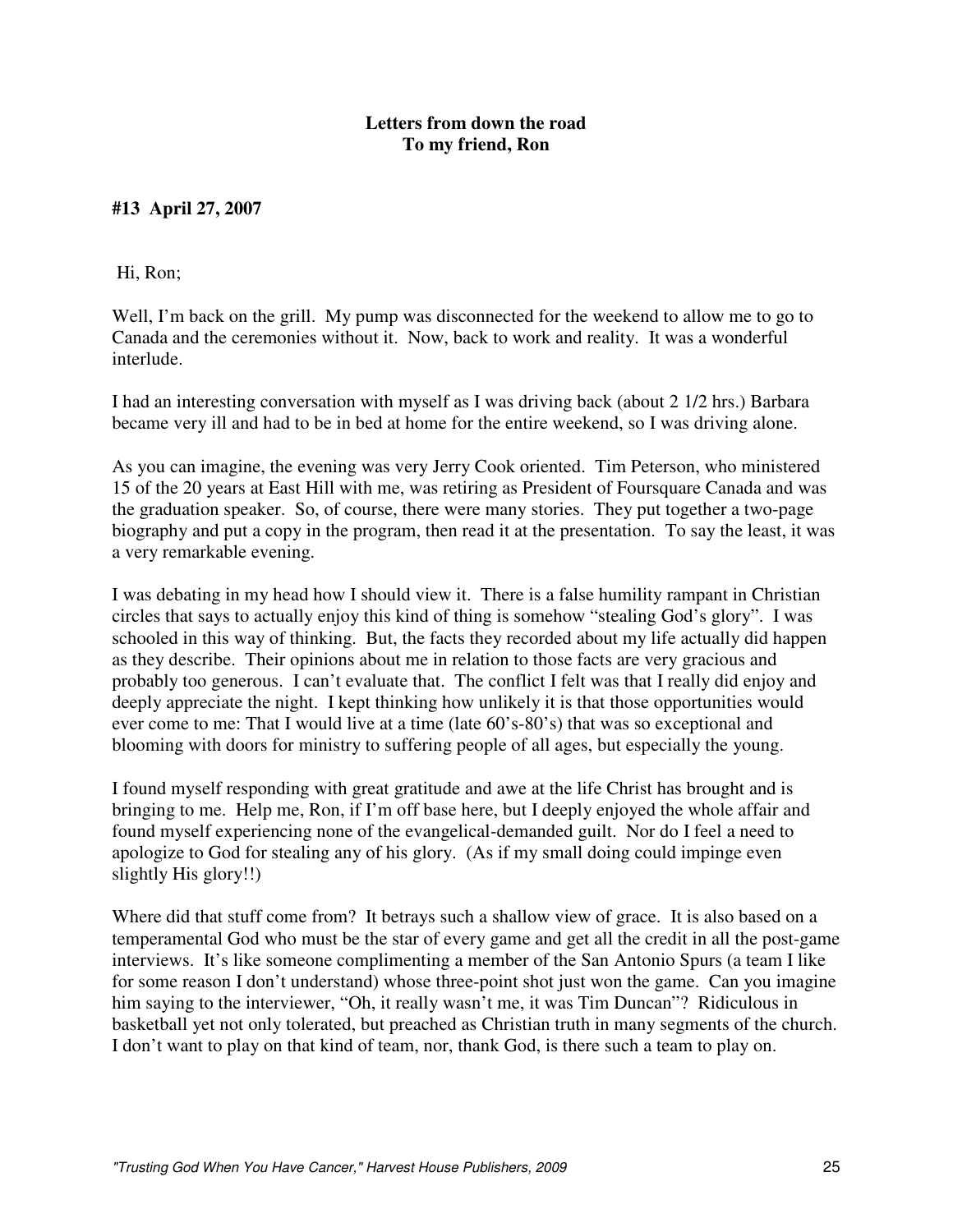On Sunday I think I could see Jesus standing and clapping with the rest of my friends. I'm his boy – and I'm being honored. I actually had someone comment to me afterwards, "I sure would like to have known your father". If my earthly father, how much more my heavenly Father?

If I can't see Jesus standing with the crowd, it may be an award I have manipulated and selfishly influenced to my benefit rather than one authentically given. In that case, I doubt He would attend at all. It seems to me I must always see Him in the crowd cheering. If He is not there, more than likely, I should not be either.

Well, I have to go now. It took me a couple of days to finish this. I have been very sick since returning from Canada. Everything below the waist is on fire; everything above the waist is nauseous, and everything above my shoulders throbs...other than that, I'm doing ok. Both radiation and chemo are proving to be pretty rough. The doctors are suspending the chemo for five days in an effort to get me well enough to finish all 20 of the days of radiation.

I sure love you and am praying constantly for your full recovery. "Please, Jesus, make Ron's treatment effective and take away the tumor. We have only you to trust and we trust only you".

From down the road, but not far.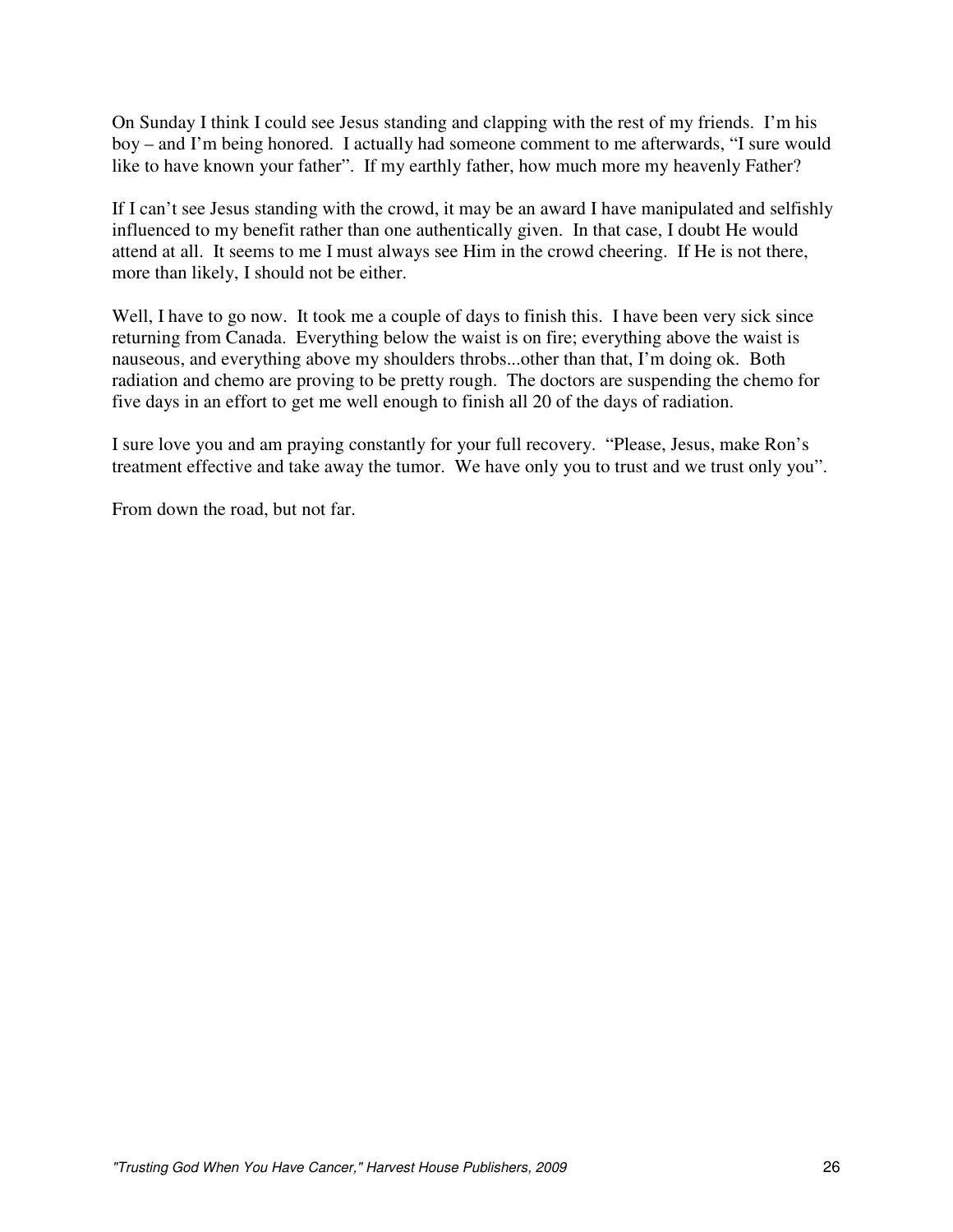# **#14 May 5 & 17, 2007**

Hi, Ron,

Last week, three weeks to the end of treatment seemed a short time. But now two more weeks seems like an eternity. Strange how time re-arranges itself.

Much of the pain has returned. The old infection is back and the fractures have enlarged and spread, whine, whine, whine.

On Friday I got up at 3:30 AM to catch a 6 AM ferry for a 7 AM radiation treatment before leaving for a retreat in California. I was in so much pain, I had to cancel and went to an 11:00 doctor appointment instead. The doctors were trying to help me get on a plane to go to Sacramento. After 3 hours of hydration and pain/nausea infusion, I made it to Old Oak Ranch at 11:30 PM. It was an absolutely horrible day.

We were driving up the last hill before the camp and as we came around one of the sharp curves we were suddenly and unexpectedly confronted by a full moon of huge circumference and absolutely indescribable orange in color. It was startling -- it was GLORIOUS. It lay full orbed on the horizon directly ahead.

It was somehow God's benediction to the painful, impossible day. Through that momentary encounter with Him, I was able to make the top of the mountain and had a wonderful night's rest in a peaceful, private house reserved for me. This morning's session was really quite remarkable and there is little doubt that this is His assignment accomplished totally on His strength and presence.

I guess I am telling you this to say – we really can do this, Ron. He really is faithful. He really does weld together horrible and precious. (See my added note)

I mentioned that the moon was "glorious". I am working with the subject of Glory; God's glory; the glory of God; living to the praise of his glory, etc. The theme of glory is very central to scripture. I haven't researched it completely, but I believe it occurs as a significant concept in every book of the Bible. However, the idea of glory is usually very vague. It is more emotional than actual. Is God so self-centered and egotistical that he must always have the center stage? (I touched this in my last letter). Is He so insecure that he must look good at all times? This is the impression that much of our teaching on the subject leaves.

Those ideas must, of course, be rejected. I wrote this morning something on this in my journal:

<sup>&</sup>quot;It seems his glory has more to do with the fact that he is truly glorious. He is a glorious *person*!! We talk about glorious sunrises and sunsets. It seems to me when all our glorious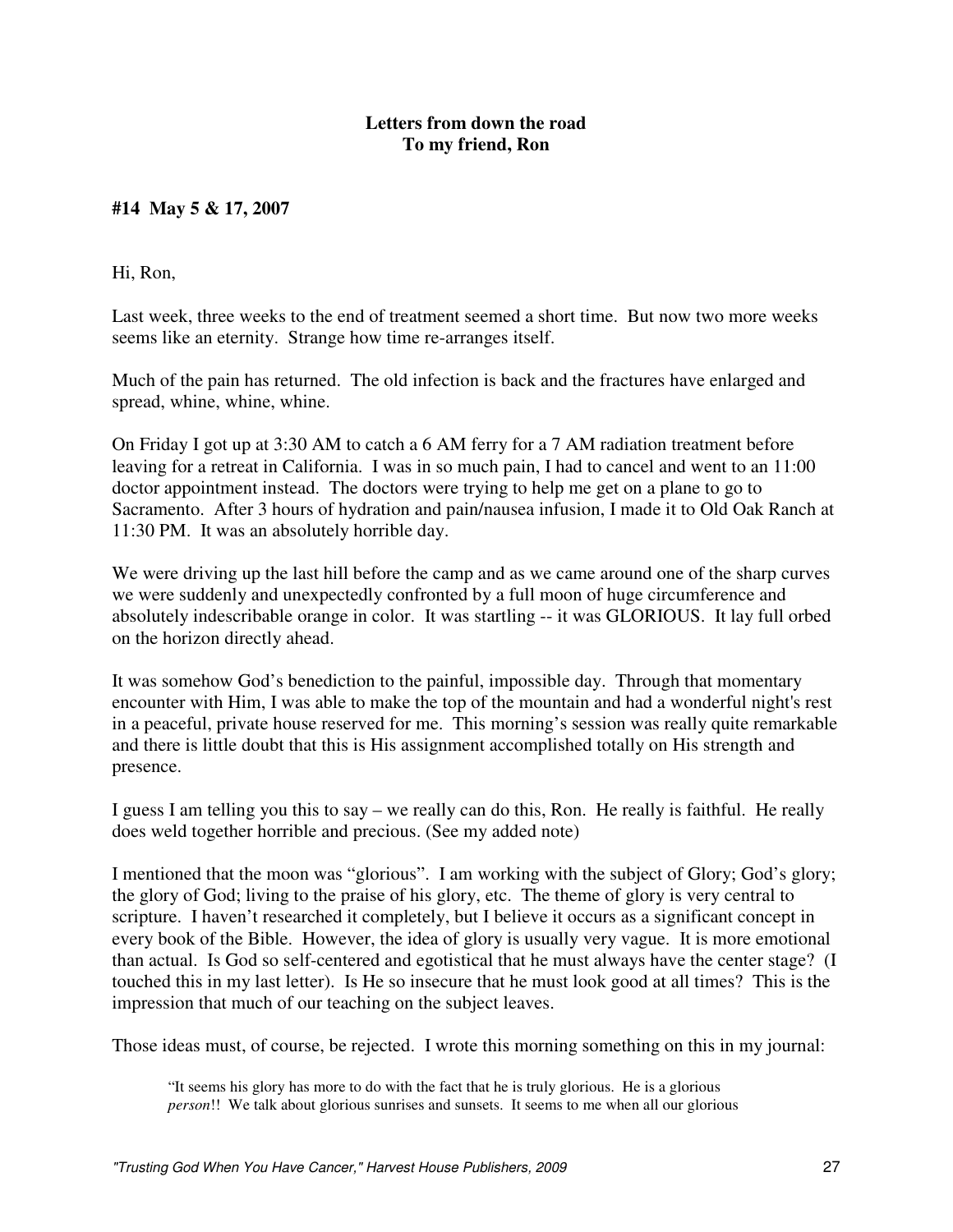experiences and items are mixed together into one expression of glory, then mathematically extended to the  $n^{th}$  power, we begin to approach what is meant by a glorious God. Giving God glory or living to glorify him has nothing to do with his need or even desire. It has only to do with his person.

We have been created to be the vehicles through which all worlds (there are more than just our own tiny earth) would find out that at the eternal center of everything is not some chance event, some law of physics, some monster or cosmic freak, some unexplainable, "big bang". There is at the eternal center of all things a glorious God who is in love with us and everything he has created. This assignment is our single reason for existence. It is to be extended through every conceivable event of our life.

It is satan's announced intention in his rebellion to keep this fact about God hidden or at least distorted. Sin is simply joining satan in this intention rather than fulfilling our created intention. I understand that it is in the intentional choice to follow His purpose that, 'We live to the praise of His glory'."

I would love to talk with you more about this. Do you think I am on the right track?

I love you – I pray for you, I am available to you in any and every sense possible. I am sorry that I am so limited right now in my ability to be with you. I know you have a strong network of friends and prayer. That gives me no small amount of comfort.

Anxious to see you.

Your friend,

#### NOTE:

In reviewing this letter after our phone conversation (5/17) I find I need to take my own advice and believe we can make it. Since I wrote, the doctors have urged me to cancel all travel, interrupted the radiation/chemo regimen and I seem to be having a physical and emotional meltdown.

My daughter Christi is with me, just holding my hand. Barb is tired from her unselfish giving and care and will spend a few days with her parents in Oregon. Jamie spent the night with me. Sundar spent an hour with me on the phone. My wonderful friend, Ron called and talked at length to me and Russ is coming to hang around this weekend. My point is that I think I understand that Jesus is reaching me in His love through all of these.

I cannot analyze where I am, nor where Barb is; I am just reaching for His hand and help for the next moment. So far, that is all I have been able to do, and, thank God, all He wants me to do.

The doctors have given me some helpful pain management advice, will not continue the chemo and are pressing me to gather all my resources and make it through the next two weeks starting on Monday. Without the radiation, there is a high likelihood that the cancer will return and metastasize. At this moment, I think by Monday I can do that.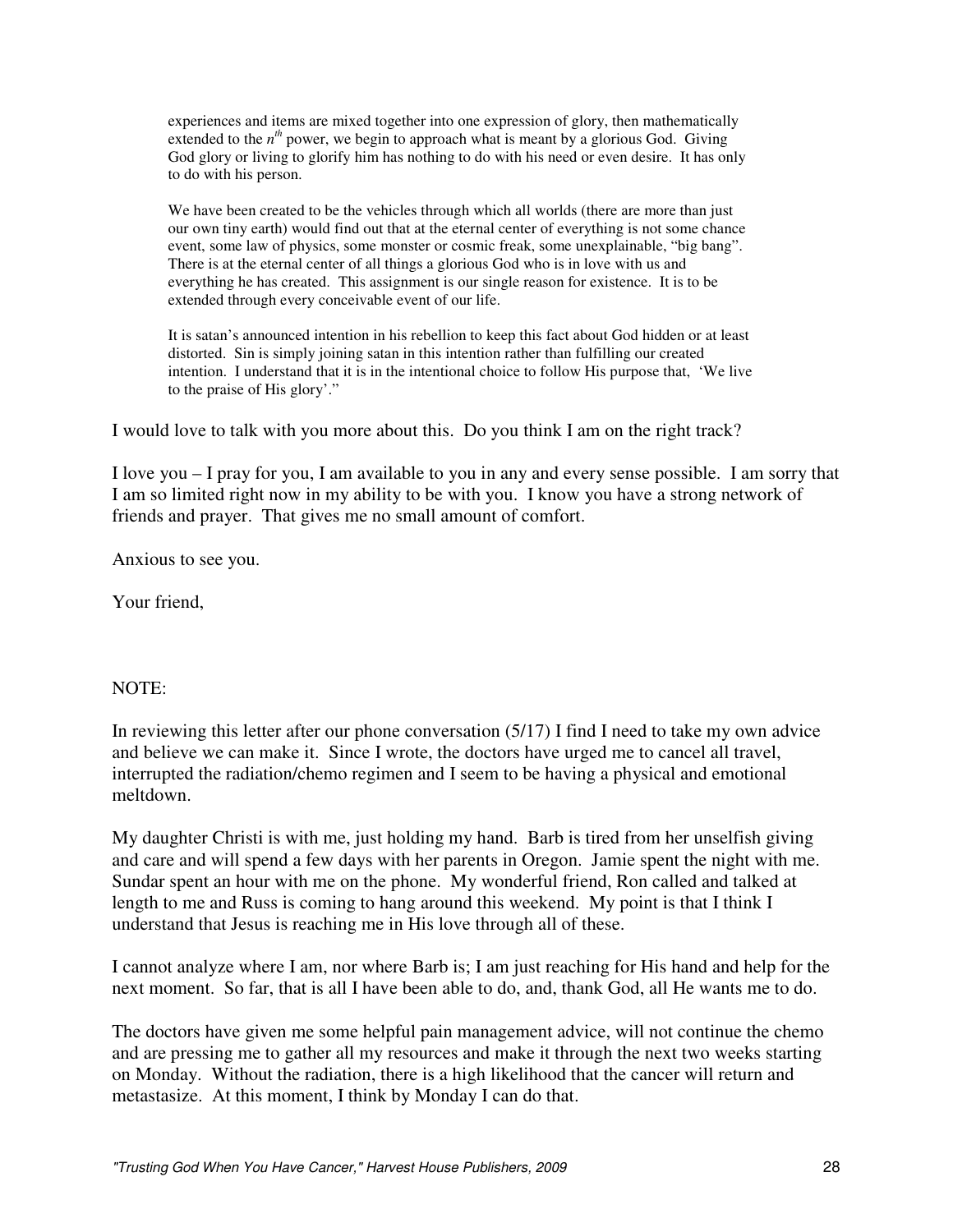Your call meant more than you can know.

It will be so good to see you again.

From back up the road, but not too far. (With your test results coming when they are scheduled to, and my radiation ending when it is supposed to, we could finish within days of each other. Incredible!)

Your brother and friend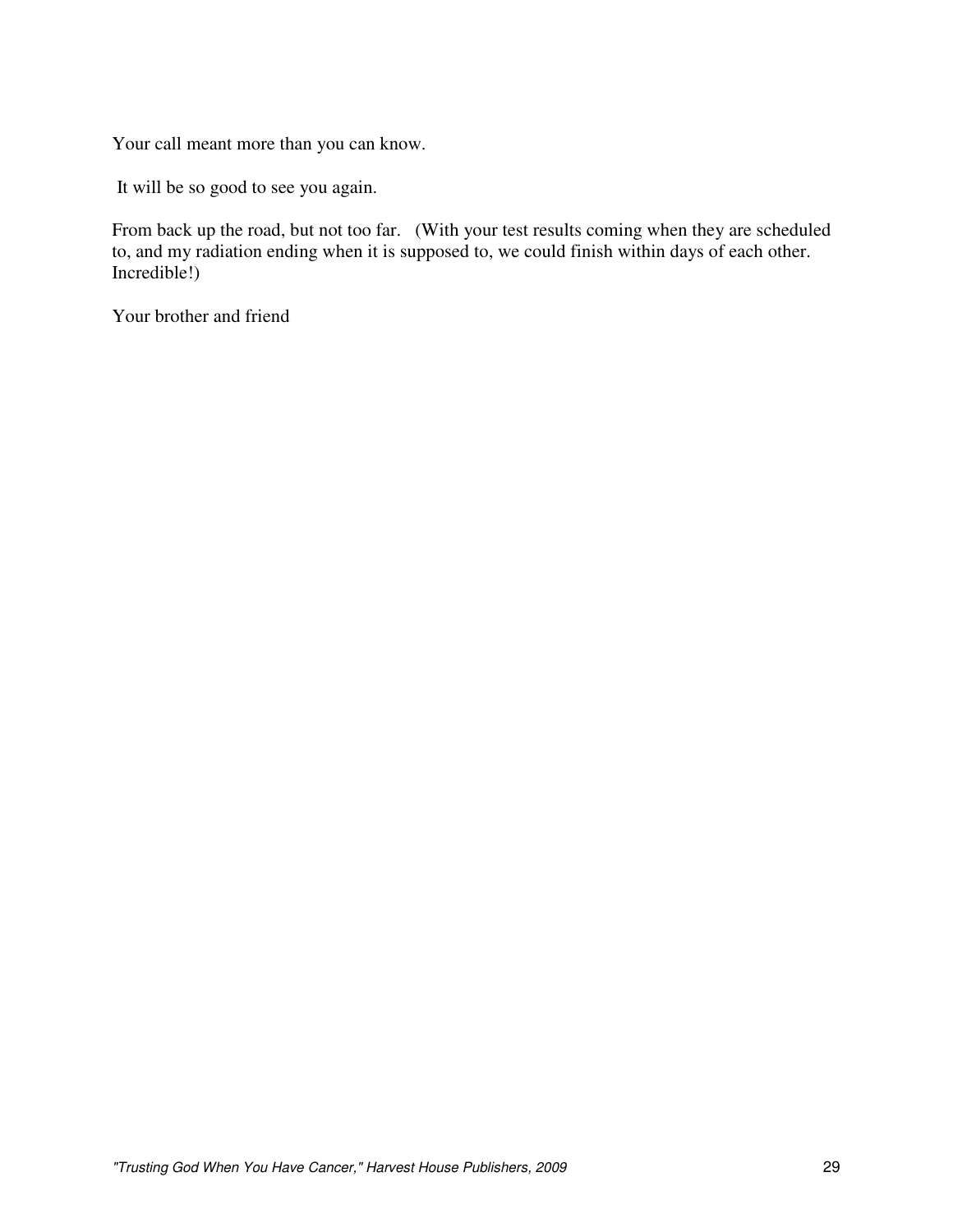# **#15 June 29, 2007**

#### Hi, Ron,

Well, I am 15 days out from having completed the radiation. I have bid farewell to the George Forman Grill…forever! Everyone gathered and congratulated me. The head nurse presented me with my discharge papers. We even took a couple of pictures. Everyone was very happy, even emotional, except me. I really felt like a dead man moving around watching everything. I was so tired. My body felt like it weighted 1000 lbs. Yet it was the thinnest it had been since I was in Jr. High School.

I caught myself getting mentally geared up to come back the next day for another treatment, then I realized I didn't have to, but my mind wouldn't stop. It just kept planning. I came to the conclusion that I could not make it back for even one more and tried to embrace that this really was over.

"The first week you'll plateau, and then start to slowly feel better." Dr. Eric Taylor; Radiologist

I've learned several things:

- 1. It is always worse then they say
- 2. It always hurts more than they tell you
- 3. It always lasts longer than you expect
- 4. You are always thankful they didn't tell you the truth
- 5. It does get better

It was during the plateau that you came. Your visit was an absolute gift from heaven. I had mixed feelings about your coming. Not that I didn't want to see you, I was excited about that possibility. But, I knew you would be starting your radiation series soon and didn't want you to see how sick I was following mine. But, thankfully, you did come and what a wonderful couple of days. I'm afraid I wore you out with my theories and theologies. It had been so long since I could talk about those things with anyone. We enjoyed the eagle and a myriad of birds and rabbits. The mountains even overcame their bashfulness and peeked out from behind the clouds. To quote a famous author, "you brought a burst of California sunshine to a cold Seattle drizzle". (That may not be an exact quote.)

I don't want to tell you about the week following Dr. Taylor's plateau. I don't want you to anticipate the same thing. But I was very weak and unhealthy going into the grill, you are strong and perhaps it will be much better for you. I pray earnestly that it will be.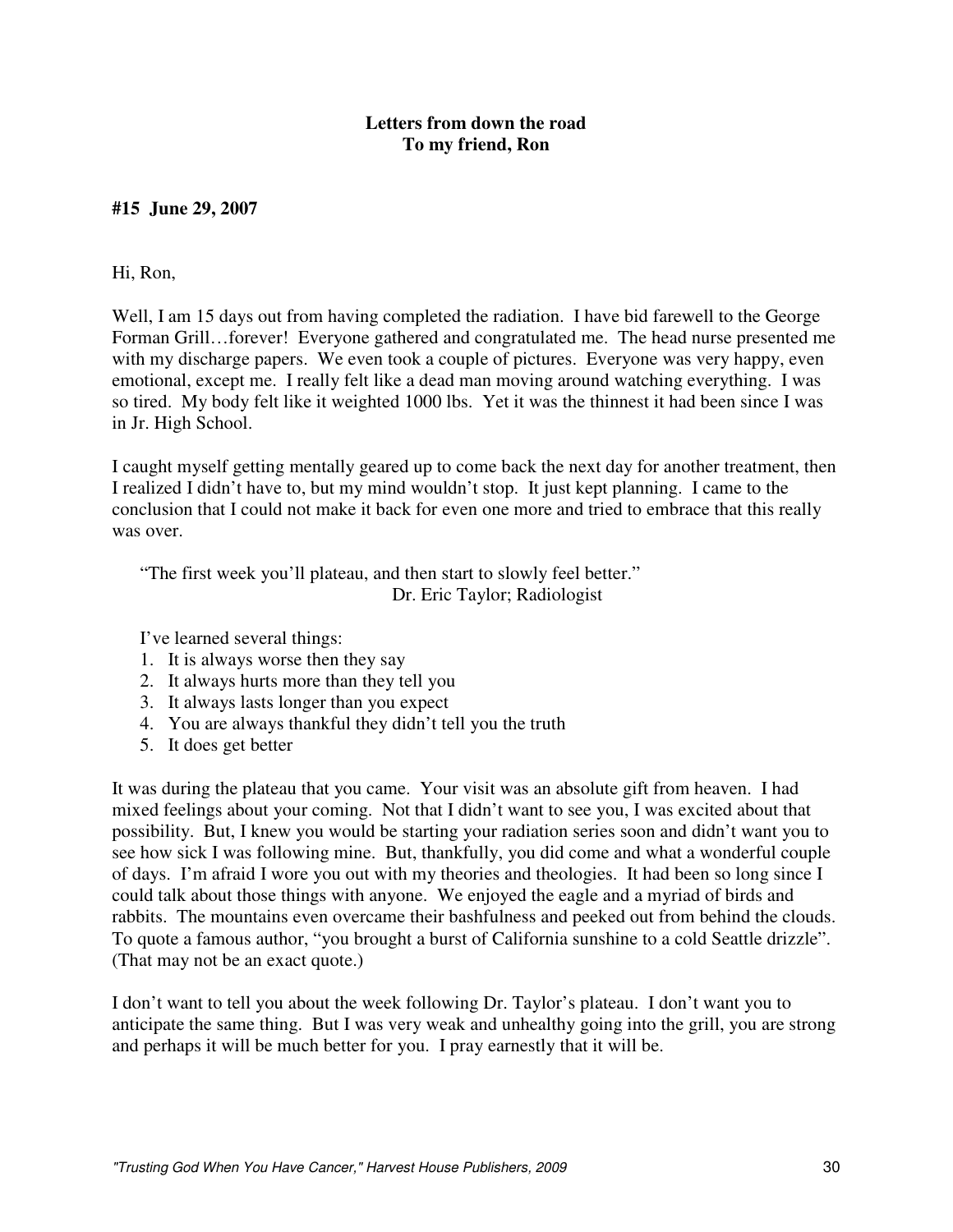When you left, the plateau gave way to hell. It was like every side effect and result of both the chemo and the radiation came back for a curtain call. The burning was like the worst possible sunburn, except it was on the inside and couldn't be relieved. The bathroom became a torture chamber that reduced me at times to tears and always to a cold sweat that left me weak and barely able to get back to the bed.

My bones caught fire and my hip and the fractures had to get in on the act as well. All the nerve stuff returned with a vengeance; my mouth and hands and feet all were numb. My eyes blurry and hearing so distorted I couldn't make out what people were saying. Diarrhea, nausea, vomiting, muscle cramps…the whole truckload. I could only think that I didn't have to go back for more treatments and pray this wasn't the cancer coming back.

And then here came all those crazy catastrophic thought patterns that come in when you're too weak to defend against them. I was in bed most of the day now, berating myself for not getting up and being encouraged by everyone to rest.

Then, I don't know which day, the burning was a tiny bit less intense; the vomiting a little less violent. And, I remember lying on the bed and suddenly, calling to Barb, "Have we beaten this cancer?" She assured me that we had and for the first time I connected the completion of the treatments with the end of the cancer. It dawned on me what the doctors were saying when they said it was "very positive"; "the treatments were successful"; "An 80% chance for no reoccurrence." It slowly was sinking in; it really was over. I actually have one of those crazy, gaudy t-shirts I saw the first day I arrived at the cancer center that celebrate, "I KICKED CHEMO".

There is a whole world in these last nine months...some I'll process, some I'll just leave to settle and seep into my reality from wherever these kinds of things pool. Over time they flavor our lives in innumerable ways.

Please, God, spare my friend from the nameless canyon after the plateau. May his health and strength and your grace carry him on to, "Cancer Free."

There are cat scans and tests and all the things that are involved, but it's now recovery, not survival. That is a whole new world into which I have never traveled. And, perhaps a whole new set of letters. Certainly many long conversations between friends who are walking the road together. Your friendship, love and prayers have been so tremendously significant in my getting to this point.

Please remember on the days ahead when it seems impossible to do one more treatment, there is an end, there is a stronger day down the road.

"Weeping may endure for a night, but joy comes in the morning."

I will be praying and through the Spirit be present with you during the weeping and definitely present, hopefully in person to wish you a beautiful, "Good morning."

Your friend from down the road but not far,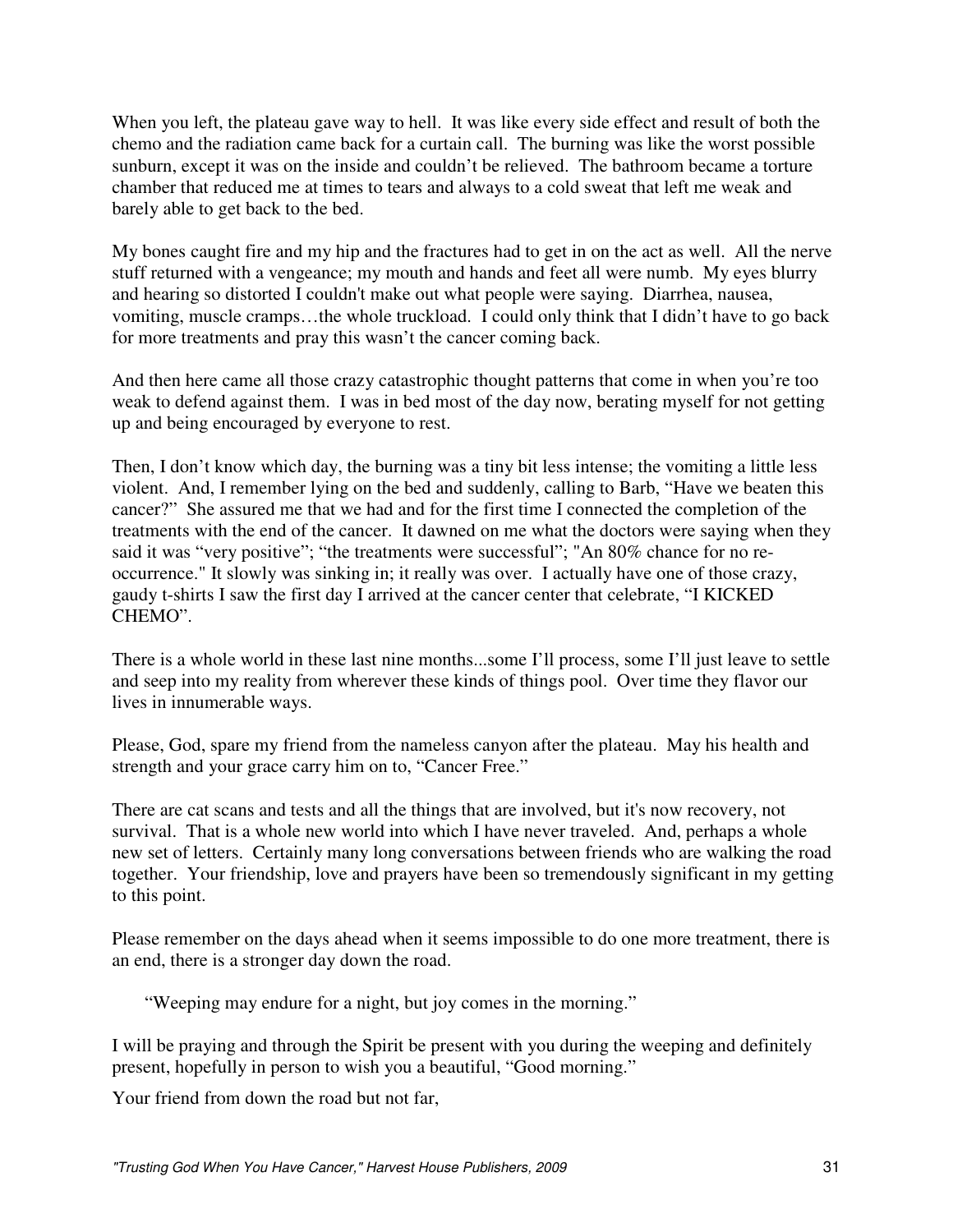# **#16 July 7, 2007**

Dear Ron,

I am writing what will likely be my last in this series. It has been a surprising and highly revealing experience…these little letters to you. For me, they catalogue the journey down a very treacherous, painful, utterly unknown road. Now, I am three weeks beyond my final radiation treatment; crawling out of the pit after the radiation is over that they forgot to tell me about. I am able to sit just long enough to get this written (I hope).

I really don't feel obligated to have learned great lessons and to have made profound discoveries, although, I must admit, I have. Most of my time has been spent trying to stay alive, learning to control pain and not utterly destroy the poor people caring for me with my jagged emotions demands, whining and self-pity.

It is incredible to think that all of this could have been avoided by just having a colonoscopy five years ago. I have become a radical enthusiast for men and women getting this test.

"It's too expensive and insurance won't cover it."

"I really haven't had time, but I'm going to."

"It's too embarrassing"

"I've never had any problems like that."

All that whining came to a sudden end for me when the doctor looked over the side of my bed and sent my whole world into a chaotic tail-spin; "The test was very disappointing Jerry. We found a tumor in your colon and are sure it is malignant. We will have to operate immediately".

There are several observations I'd like to make – I guess more like reflections against this side of the mountains I have traveled through.

1. The whole family has cancer, not just me. Oh, not the actual disease but the entire family system and each member is involved dramatically and directly. Patterns of behavior are challenged, schedules hopelessly impacted, plans abruptly changed, ever reversed. Finances have to be re-structured, or in our case, re-discovered which is a huge pressure in and of itself. Other people's needs are put aside in preference for me. Dreams are dashed and our reasonably laid out life becomes like some other person's, living on a completely foreign planet. And with all this going on, I know of no other time when the family members so deeply need each other.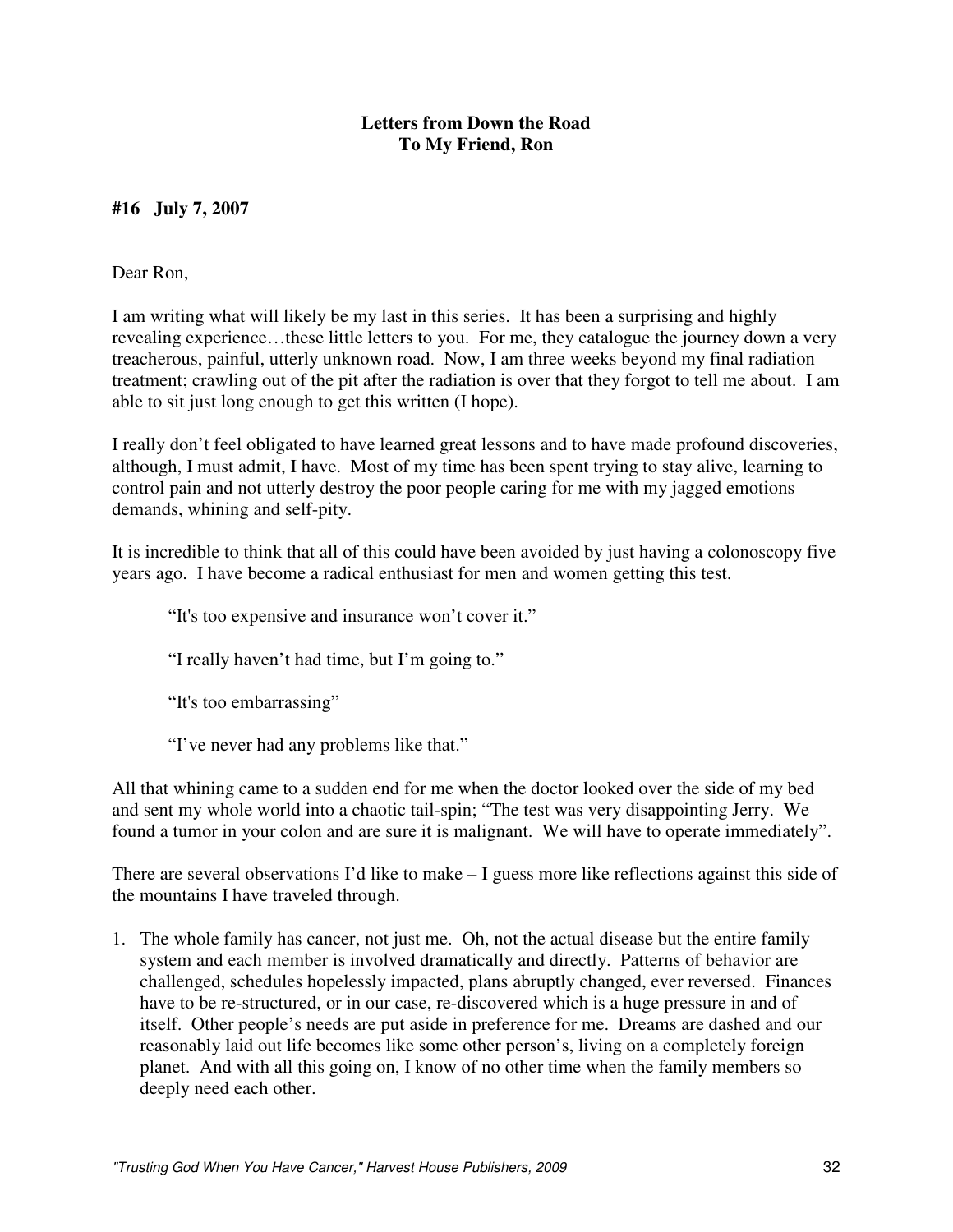I don't have any magic formulas or advice. All I know is that my family has been dramatically impacted. Each one has been given demands and experienced pressures and fears that no one ever should have to experience. As you know, both my boys had only been married a few short months before my diagnosis. So, cancer was added without warning to the first year of their marriage challenges.

My daughter, Christi, took the assignment to see that everyone else was kept up to date on my constantly changing conditions. She regularly prepared brief newsletters that were sent to each family member, extended family and certain other close friends.

They all found their assignments naturally and with no hesitation set off on this crazy journey. Each found their own way to wrestle this monster to the ground and transcend the lurking destruction that was salivating close by.

We don't all live close, but we were together as much as possible, bending our worlds to the unwelcome circumstances. We all freely shared. We shared without judgment our feelings, fears, frustration, questions – hundreds of questions – our hope and prayers. Most of all we shared our love for one another. Their strength, courage and commitment are the reasons I am alive and this side of the mountains.

Their gentle support and guidance for Barb, my companion and so much more in all this, helped her make many of the myriads of decisions that had to be made without me. Not the least of which was to sell our family home and pick a new one, then oversee the move and the details of the transaction. A huge choice when everything is going smoothly, I can imagine what it must have been in the chaos we were in.

Cancer tests the family in every conceivable way. I guess we just have to stay in love with God and stay in love with one another and trust Him to teach us how to do both.

- 2. Another observation is that one of the greatest gifts I can give those loving me and seeking to help is to actually welcome and receive their help. Self-sufficiency can feel like strength but is usually just a form of egotism. This is not the time to prove my strength or be some kind of hero. All those who love me want me to live and will do anything at anytime to see that I do. The fact is, I can't do it alone. We run out of our resources very early in this process. God has placed strategic people in our lives to bring those much needed emotional, physical and spiritual resources at just the right time. I find that sometimes I'm almost too proud to be weak. I'm used to being the strong one. I can easily disregard the love and gifting of others based on some inflated idea of how I am supposed to be or even who I am expected to be. God, help me maintain a confident transparency that has the courage to cry, "help", and the grace to say, "thank you".
- 3. I had to keep God off the hook. We have talked about this before. God must never be seen to be the cause nor the perpetuator of this cancer. I remember times so excruciatingly painful and interminably long…had I believed God had anything at all to do with my being in that horror, I would have rejected the very idea of His existence. No God with any love or feeling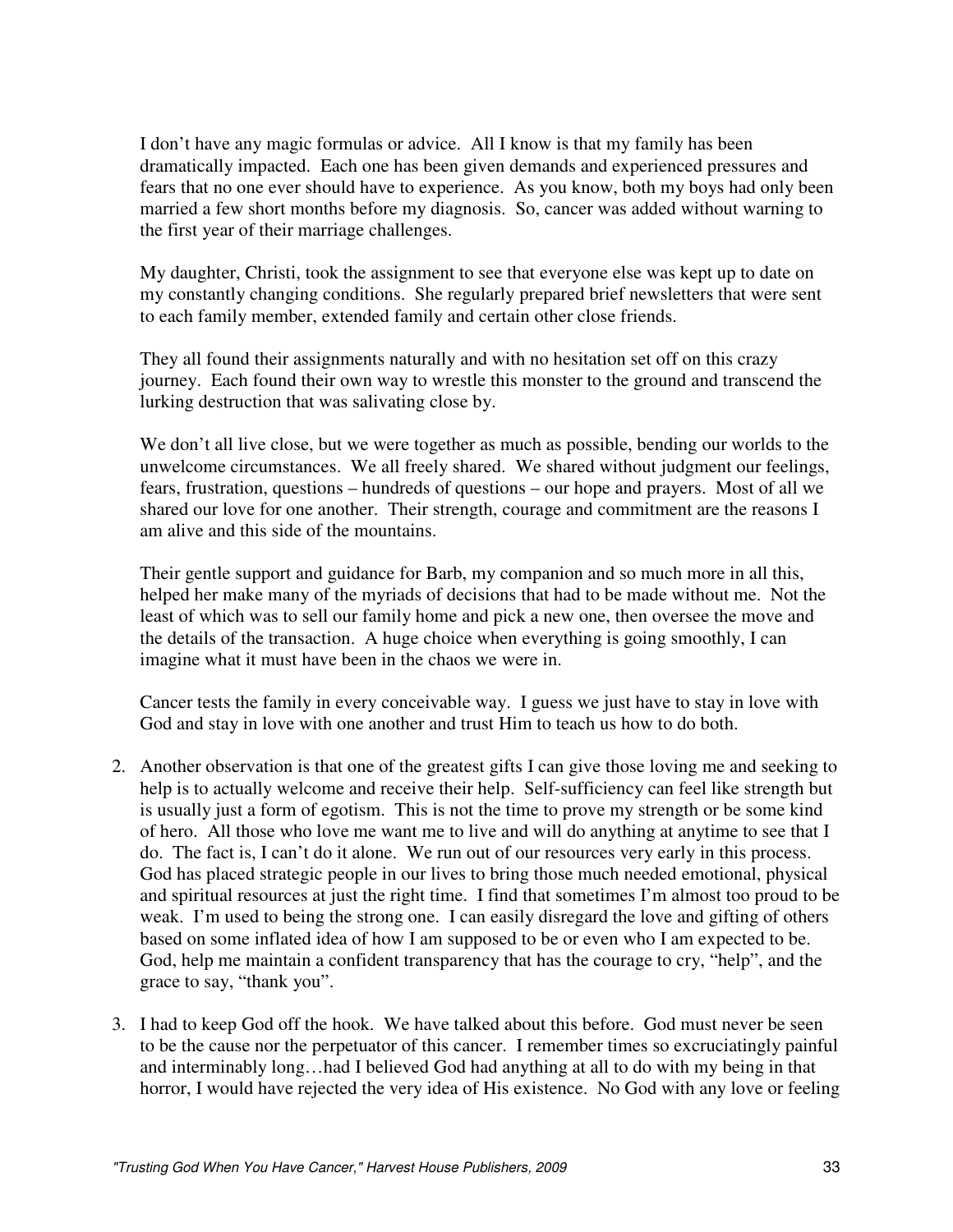could bring that kind of suffering on one of His children. When I was in the hospital, I had to know that when I heard the footsteps of my doctor coming down the hall, he was coming as my healer, never as my torturer. I must know the same thing about my God.

4. Cancer would have liked to consume me emotionally and spiritually as well as physically. It is so pervasive. It encroached into every tiny crack of my being. For me, to do meaningful work, however little it might have been, was essential. Anything to keep life from imploding into that cancerous pit. Then, the time came when I was too weak to do anything meaningful; a time when all my reserves physically, spiritually and emotionally were totally depleted. The unending pain, not just from the surgery, but the blood clot and pneumonia and infection and now, somehow I had developed two fractures in my pelvis which could not begin to heal until all the chemo and radiation were complete. I was unable to keep food in long enough to gain strength. All this and more finally overwhelmed the systems of my body and I collapsed in exhaustion. For the first time I honestly felt the cancer had won and I could not continue with treatment or life.

Now it was others that would not let the cancer overwhelm me. My daughter came immediately and sat holding my hand all afternoon. She and the other children made it possible for Barb to get an absolutely essential break from all of this … and me. The team of doctors at the center talked with me about pain control and helped me imagine coming in again for continuing radiation. Some dear friends gave us an apartment close to the clinic so we could come to daily treatments and not have to drive back to the island.

I guess my point in all this is: I did make it through the months of chemo and radiation and have started the rehab process. The resources to do so were there all the time. For a while I was able to bring something to the table. When I couldn't, Jesus had who and what I needed and more already in place. I actually went to bed last night thinking, "I might be stronger tomorrow", and sure enough, it's still early but this is the best I have felt so far. I'm not well (whatever that feels like) but I am better. That is hope. At every step His presence insures that we will have first, a better day, then the healthy day.

I am thinking and praying for you as you come down the home stretch. You have done so well. When you were here I was so encouraged and strengthened by your hopeful attitude. You were working to construct a more healthy and authentic life as you return to your work. There was no bitterness or anger or even regret. You are a great man, my friend. I am so sorry you had to travel this road. I would have done anything to prevent it. But, I tell you, seeing you in my rearview mirror, knowing you were praying for me as you followed into the next curve, was my life saver. Even when our routes took their own separate turns, I knew you were there, believing in me; praying for me. How do men without deep friendship make it through this darkness? My observation is that often they don't. Some part of their world and sometimes the whole thing blows apart, hopelessly scattering the precious like so much shrapnel

Thank you for your companionship.

David the Psalmist, writing after one of his terrors said it beautifully: "Weeping may endure for the night, but, joy comes in the morning." (Ps. 30:5)